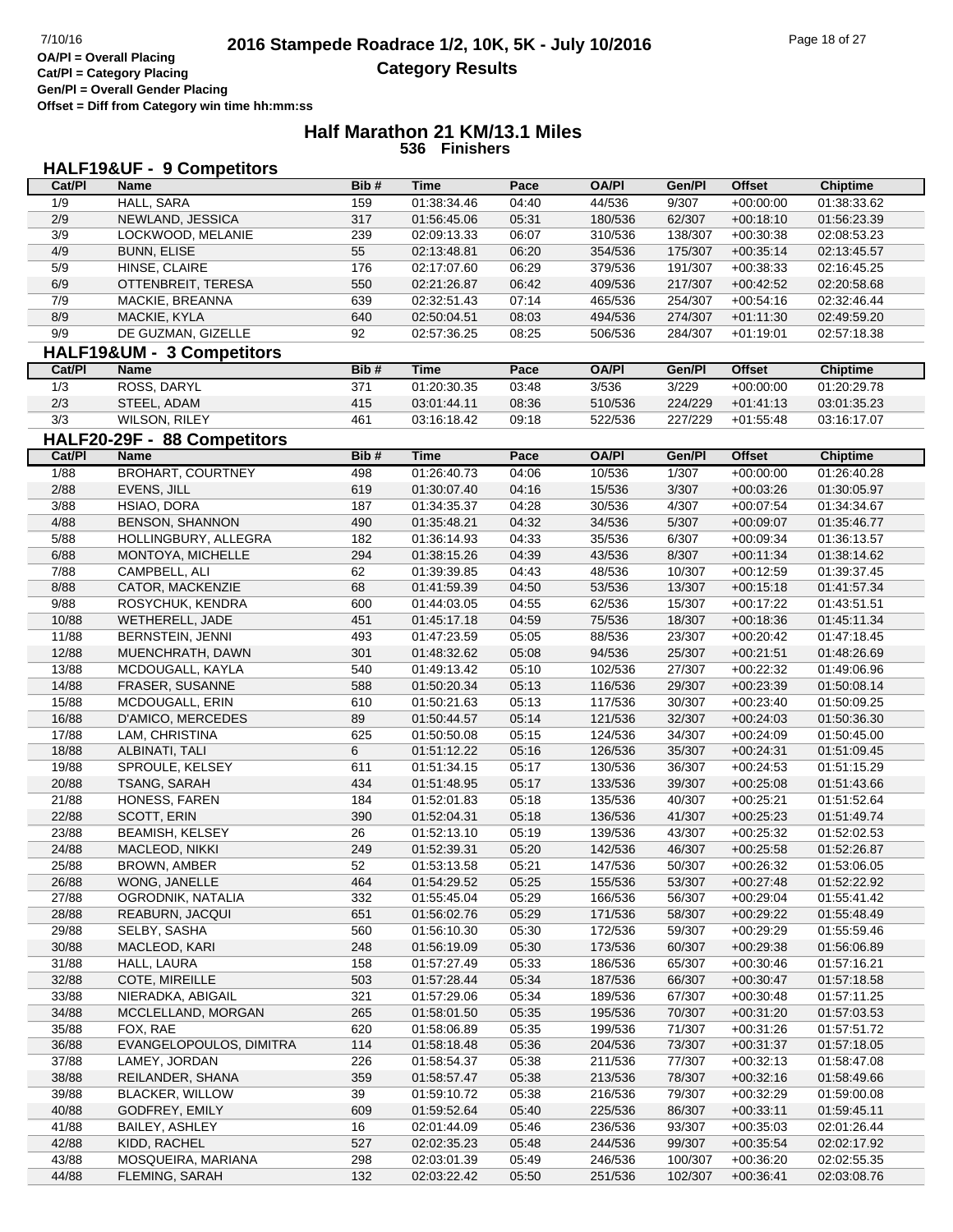**Offset = Diff from Category win time hh:mm:ss**

#### **Half Marathon 21 KM/13.1 Miles 536 Finishers**

#### **HALF20-29F - 88 Competitors**

| Cat/PI | Name                        | Bib# | Time        | Pace  | <b>OA/PI</b> | Gen/Pl         | <b>Offset</b> | <b>Chiptime</b> |
|--------|-----------------------------|------|-------------|-------|--------------|----------------|---------------|-----------------|
| 45/88  | MRAZ, KATHERINE             | 300  | 02:03:30.22 | 05:51 | 252/536      | 103/307        | $+00:36:49$   | 02:03:04.55     |
| 46/88  | EVANS, LINDSAY              | 117  | 02:04:34.00 | 05:54 | 263/536      | 110/307        | $+00:37:53$   | 02:04:11.69     |
| 47/88  | QUACH, KIMBERLY             | 350  | 02:05:12.26 | 05:56 | 271/536      | 114/307        | $+00:38:31$   | 02:04:59.76     |
| 48/88  | MUNRO, TANIS                | 308  | 02:05:15.83 | 05:56 | 273/536      | 115/307        | $+00:38:35$   | 02:04:58.04     |
| 49/88  | PAO, WING YI                | 340  | 02:05:37.26 | 05:57 | 276/536      | 116/307        | $+00:38:56$   | 02:05:19.61     |
| 50/88  | SHEPARD, MERT               | 396  | 02:05:44.89 | 05:57 | 279/536      | 118/307        | $+00:39:04$   | 02:05:24.89     |
| 51/88  | HEAL, ANDREA                | 168  | 02:05:50.52 | 05:57 | 280/536      | 119/307        | $+00:39:09$   | 02:05:43.71     |
| 52/88  | LUCKEVICH, BOJANA           | 627  | 02:06:27.69 | 05:59 | 289/536      | 124/307        | $+00:39:46$   | 02:06:11.20     |
| 53/88  | RAWSON, JEN                 | 356  | 02:06:42.88 | 06:00 | 291/536      | 126/307        | $+00:40:02$   | 02:06:22.99     |
| 54/88  | STANGELAND, JADE            | 411  | 02:08:17.05 | 06:04 | 298/536      | 129/307        | $+00:41:36$   | 02:08:08.19     |
| 55/88  | LINSLEY, SHELBY             | 537  | 02:08:21.13 | 06:04 | 300/536      | 131/307        | $+00:41:40$   | 02:05:52.93     |
| 56/88  | COMFORT, LINSI              | 501  | 02:08:22.72 | 06:05 | 301/536      | 132/307        | $+00:41:41$   | 02:08:02.09     |
| 57/88  | ROKOSH, EMMA                | 370  | 02:08:27.80 | 06:05 | 302/536      | 133/307        | $+00:41:47$   | 02:08:19.15     |
| 58/88  | DEMETRICK, MELANIE          | 96   | 02:09:03.89 | 06:07 | 307/536      | 136/307        | $+00:42:23$   | 02:09:03.89     |
| 59/88  | HOCEVAR, LAURA              |      |             |       |              |                |               |                 |
|        |                             | 623  | 02:09:45.72 | 06:09 | 312/536      | 140/307        | $+00:43:04$   | 02:09:18.18     |
| 60/88  | LISCHAK, KATRINA            | 238  | 02:10:12.79 | 06:10 | 319/536      | 144/307        | $+00:43:32$   | 02:09:47.34     |
| 61/88  | FULLER, REBECCA             | 138  | 02:10:25.04 | 06:10 | 320/536      | 145/307        | $+00:43:44$   | 02:10:07.93     |
| 62/88  | FULLER, ELIZABETH           | 136  | 02:10:25.10 | 06:10 | 321/536      | 146/307        | $+00:43:44$   | 02:10:07.61     |
| 63/88  | <b>BROOKS, LEAH</b>         | 51   | 02:10:29.62 | 06:11 | 322/536      | 147/307        | $+00:43:48$   | 02:10:18.74     |
| 64/88  | SNOW, TARA                  | 407  | 02:10:51.54 | 06:12 | 327/536      | 152/307        | $+00.44:10$   | 02:10:44.73     |
| 65/88  | OGILVIE, KAREN              | 331  | 02:10:53.14 | 06:12 | 329/536      | 154/307        | $+00:44:12$   | 02:10:30.01     |
| 66/88  | NARANJO, VAL                | 548  | 02:11:47.82 | 06:14 | 336/536      | 159/307        | $+00:45:07$   | 02:11:24.53     |
| 67/88  | LAMOUREUX, ERIN             | 227  | 02:11:52.06 | 06:14 | 338/536      | 161/307        | $+00:45:11$   | 02:11:24.05     |
| 68/88  | <b>VERBONAC, KIERA</b>      | 442  | 02:11:54.93 | 06:15 | 340/536      | 163/307        | $+00:45:14$   | 02:11:47.40     |
| 69/88  | BOURASSA, CHELSEA           | 46   | 02:12:03.24 | 06:15 | 341/536      | 164/307        | $+00:45:22$   | 02:11:48.88     |
| 70/88  | MCCORMICK, SHAE             | 267  | 02:12:39.74 | 06:17 | 344/536      | 167/307        | $+00:45:59$   | 02:12:37.80     |
| 71/88  | STOCKDALE, JULIE            | 418  | 02:12:39.80 | 06:17 | 345/536      | 168/307        | $+00:45:59$   | 02:12:38.05     |
| 72/88  | KEITH, MARGAUX              | 208  | 02:12:41.64 | 06:17 | 346/536      | 169/307        | $+00:46:00$   | 02:12:24.38     |
| 73/88  | MILLETTE, ASHLEY            | 289  | 02:12:48.76 | 06:17 | 348/536      | 171/307        | $+00:46:08$   | 02:12:30.77     |
| 74/88  | CAMPBELL, COREY ANNE        | 499  | 02:15:12.67 | 06:24 | 365/536      | 181/307        | $+00:48:31$   | 02:14:43.72     |
| 75/88  | MULLOY, TARA                | 303  | 02:17:54.82 | 06:32 | 385/536      | 197/307        | $+00:51:14$   | 02:17:38.53     |
| 76/88  | RYDER, JORDAN               | 375  | 02:17:56.17 | 06:32 | 386/536      | 198/307        | $+00.51:15$   | 02:17:39.94     |
| 77/88  | SUTTER, JENNIFER            | 424  | 02:17:56.62 | 06:32 | 388/536      | 200/307        | $+00:51:15$   | 02:17:31.36     |
| 78/88  | YU, FLORENCE                | 632  | 02:19:45.11 | 06:37 | 398/536      | 208/307        | $+00:53:04$   | 02:19:30.16     |
| 79/88  | MULDOON, KELSEY             | 302  | 02:20:45.95 | 06:40 | 405/536      | 215/307        | $+00:54:05$   | 02:20:21.75     |
| 80/88  | STEED, JESSICA              | 566  | 02:23:00.84 | 06:46 | 418/536      | 221/307        | $+00:56:20$   | 02:22:30.45     |
| 81/88  | <b>MARTENS, RACHEL</b>      | 642  | 02:24:01.94 | 06:49 | 423/536      | 224/307        | $+00:57:21$   | 02:23:32.97     |
| 82/88  | COKER, CATRIONA             | 500  | 02:24:51.57 | 06:51 | 429/536      | 227/307        | $+00:58:10$   | 02:24:45.49     |
| 83/88  | MCNEIL, HANNAH              | 543  | 02:25:42.75 | 06:54 | 432/536      | 229/307        | $+00:59:02$   | 02:25:19.42     |
| 84/88  | GAWLEY, BRYNN               | 143  | 02:32:28.73 | 07:13 | 464/536      | 253/307        | $+01:05:48$   | 02:32:26.27     |
| 85/88  | RANSOME, AMANDA             | 354  | 02:41:36.91 | 07:39 | 476/536      | 260/307        | $+01:14:56$   | 02:41:01.95     |
| 86/88  | <b>SECORD, MELISSA</b>      | 392  | 02:44:04.75 | 07:46 | 482/536      | 264/307        | $+01:17:24$   | 02:43:31.45     |
| 87/88  | <b>ROBERTSON, JAMIE</b>     | 364  | 02:55:46.21 | 08:19 | 502/536      | 281/307        | $+01:29:05$   | 02:55:21.93     |
| 88/88  | TALMAN, LUCY                | 569  | 03:19:39.77 | 09:27 | 525/536      | 298/307        | $+01:52:59$   | 03:19:39.26     |
|        | HALF20-29M - 33 Competitors |      |             |       |              |                |               |                 |
| Cat/PI | <b>Name</b>                 | Bib# | <b>Time</b> | Pace  | <b>OA/PI</b> | Gen/Pl         | <b>Offset</b> | <b>Chiptime</b> |
| 1/33   | VANDERWOUDE, DARRYL         | 572  | 01:17:21.68 | 03:39 | 1/536        |                | $+00:00:00$   | 01:17:21.04     |
| 2/33   | ZANOTTO, STEFANO            | 605  | 01:22:32.11 | 03:54 | 4/536        | 1/229<br>4/229 |               | 01:22:32.03     |
|        |                             |      |             |       |              |                | $+00:05:10$   |                 |
| 3/33   | ONG, SIMON                  | 334  | 01:24:38.30 | 04:00 | 6/536        | 6/229          | $+00:07:16$   | 01:24:38.05     |
| 4/33   | CORMIER, RYAN               | 82   | 01:25:43.99 | 04:03 | 7/536        | 7/229          | $+00:08:22$   | 01:25:43.99     |
| 5/33   | SWIFT, CHRIS                | 425  | 01:31:02.95 | 04:18 | 19/536       | 16/229         | $+00:13:41$   | 01:31:01.01     |
| 6/33   | PHELAN, CIAN                | 552  | 01:35:45.08 | 04:32 | 33/536       | 29/229         | $+00:18:23$   | 01:35:40.34     |
| 7/33   | MILLS, THOMAS               | 290  | 01:42:33.50 | 04:51 | 59/536       | 45/229         | $+00:25:11$   | 01:42:26.12     |
| 8/33   | ALI, HASAN                  | 8    | 01:44:29.66 | 04:57 | 68/536       | 53/229         | $+00:27:07$   | 01:44:25.90     |
| 9/33   | POSTNEKOFF, TRAVIS          | 349  | 01:45:47.97 | 05:00 | 78/536       | 59/229         | $+00:28:26$   | 01:45:42.83     |
| 10/33  | WEI, FENG                   | 448  | 01:46:31.31 | 05:02 | 82/536       | 62/229         | $+00:29:09$   | 01:46:06.51     |
| 11/33  | ARCHIBALD, BRENDAN          | 485  | 01:48:14.41 | 05:07 | 92/536       | 69/229         | $+00:30:52$   | 01:47:55.86     |
| 12/33  | EVANS, DYLAN                | 116  | 01:49:10.37 | 05:10 | 100/536      | 74/229         | $+00:31:48$   | 01:48:59.73     |
| 13/33  | MCINNIS, JOEL               | 628  | 01:50:12.46 | 05:13 | 115/536      | 87/229         | $+00:32:50$   | 01:49:58.26     |
| 14/33  | HAUGHN, CHRIS               | 523  | 01:53:13.46 | 05:21 | 146/536      | 97/229         | $+00:35:51$   | 01:53:05.94     |
| 15/33  | RANA, GORAV                 | 353  | 01:54:40.77 | 05:26 | 157/536      | 104/229        | $+00:37:19$   | 01:54:36.65     |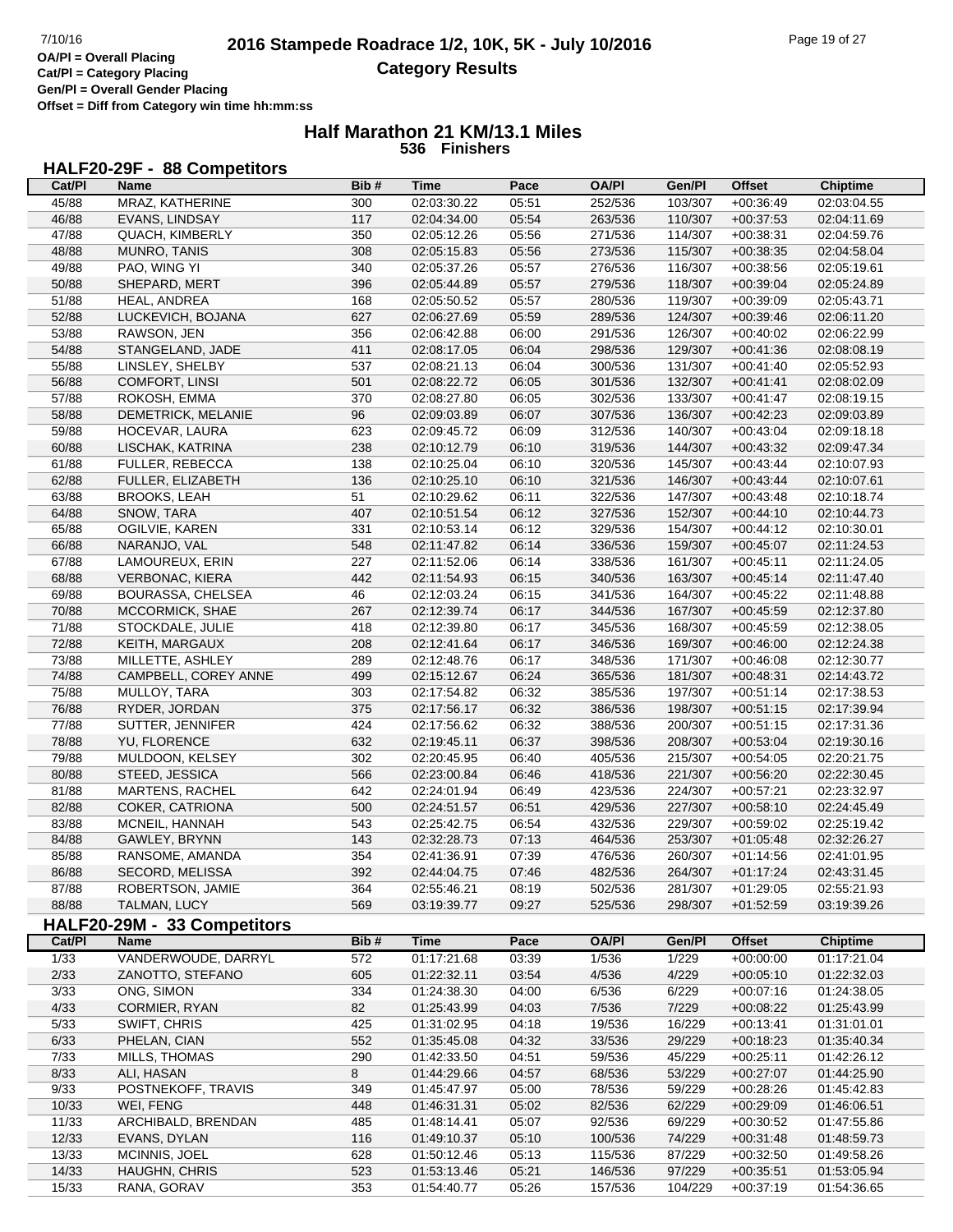**Offset = Diff from Category win time hh:mm:ss**

#### **Half Marathon 21 KM/13.1 Miles 536 Finishers**

#### **HALF20-29M - 33 Competitors**

| Cat/PI         | Name                        | Bib#           | Time                       | Pace  | <b>OA/PI</b>       | Gen/Pl  | <b>Offset</b>              | <b>Chiptime</b> |
|----------------|-----------------------------|----------------|----------------------------|-------|--------------------|---------|----------------------------|-----------------|
| 16/33          | KORNELSON, BRADLY           | 217            | 01:54:55.79                | 05:26 | 158/536            | 105/229 | $+00:37:34$                | 01:54:47.53     |
| 17/33          | VERTZ, JOHN                 | 636            | 01:54:58.77                | 05:26 | 159/536            | 106/229 | $+00:37:37$                | 01:54:50.19     |
| 18/33          | KEATING, JOHN               | 650            | 01:54:58.83                | 05:26 | 160/536            | 107/229 | $+00:37:37$                | 01:54:50.62     |
| 19/33          | MOORMAN, PETER              | 547            | 01:55:03.30                | 05:27 | 161/536            | 108/229 | $+00:37:41$                | 01:54:47.59     |
| 20/33          | <b>CURRAN, CONNOR</b>       | 88             | 01:55:46.53                | 05:29 | 167/536            | 111/229 | $+00:38:24$                | 01:55:30.82     |
| 21/33          | MCCAFFREY, JAMES            | 264            | 01:55:46.80                | 05:29 | 168/536            | 112/229 | $+00:38:25$                | 01:55:31.54     |
| 22/33          | <b>SEGUIN, MARCEL</b>       | 393            | 01:56:22.44                | 05:30 | 174/536            | 114/229 | $+00:39:00$                | 01:56:03.49     |
| 23/33          | HYDE, TRISTAN               | 193            | 01:58:54.45                | 05:38 | 212/536            | 135/229 | $+00:41:32$                | 01:58:37.18     |
| 24/33          | RIVERA, CHRIS               | 363            | 01:59:41.75                | 05:40 | 220/536            | 139/229 | $+00:42:20$                | 01:59:30.13     |
| 25/33          | ALBERTS, MITCHELL           | $\overline{4}$ | 02:03:12.75                | 05:50 | 249/536            | 149/229 | $+00:45:51$                | 02:03:03.96     |
| 26/33          | MUNRO, REID                 | 307            | 02:05:15.57                | 05:56 | 272/536            | 158/229 | $+00:47:53$                | 02:04:57.78     |
| 27/33          | VALIN, ALEXANDER            | 438            | 02:08:33.32                | 06:05 | 303/536            | 170/229 | $+00:51:11$                | 02:08:15.33     |
| 28/33          | ZIOLA, SEAN                 | 606            | 02:09:07.11                | 06:07 | 308/536            | 172/229 | $+00:51:45$                | 02:08:48.38     |
| 29/33          | <b>BURYLO, CHRIS</b>        | 60             | 02:14:51.81                | 06:23 | 360/536            | 182/229 | $+00:57:30$                | 02:14:29.86     |
| 30/33          | DRUGMAND, ROBBE             | 511            |                            | 06:24 |                    |         |                            |                 |
| 31/33          |                             |                | 02:15:08.55                |       | 364/536            | 184/229 | $+00:57:46$                | 02:14:34.73     |
|                | WOODARD, GREG               | 579            | 02:21:27.07                | 06:42 | 410/536            | 193/229 | $+01:04:05$                | 02:20:58.70     |
| 32/33          | JANZ, TOBIN                 | 197            | 02:32:28.26                | 07:13 | 463/536            | 211/229 | $+01:15:06$                | 02:32:26.51     |
| 33/33          | WOZNIAK, NICHOLAS           | 468            | 02:56:00.38                | 08:20 | 504/536            | 222/229 | $+01:38:38$                | 02:55:26.58     |
|                | HALF30-39F - 85 Competitors |                |                            |       |                    |         |                            |                 |
| Cat/PI         | Name                        | Bib#           | <b>Time</b>                | Pace  | <b>OA/PI</b>       | Gen/Pl  | <b>Offset</b>              | <b>Chiptime</b> |
| $\frac{1}{85}$ | JAMES, LINDSY               | 194            | 01:27:00.07                | 04:07 | 11/536             | 2/307   | $+00:00:00$                | 01:26:59.50     |
| 2/85           | HASTINGS, ERIN              | 166            | 01:45:02.78                | 04:58 | 72/536             | 16/307  | $+00:18:02$                | 01:45:00.28     |
| 3/85           | HIRD, ANNIE                 | 178            | 01:45:05.87                | 04:58 | 73/536             | 17/307  | $+00:18:05$                | 01:45:03.65     |
| 4/85           | SUPERSAD, AMBER             | 567            | 01:45:19.06                | 04:59 | 76/536             | 19/307  | $+00:18:18$                | 01:45:13.43     |
| 5/85           | SNOW, AMANDA                | 563            | 01:46:23.24                | 05:02 | 80/536             | 20/307  | $+00:19:23$                | 01:46:18.68     |
| 6/85           | JONES, TAMARA               | 205            | 01:46:35.31                | 05:03 | 83/536             | 21/307  | $+00:19:35$                | 01:46:20.20     |
| 7/85           | STEACY, SHEENA              | 414            | 01:47:04.31                | 05:04 | 85/536             | 22/307  | $+00:20:04$                | 01:47:01.28     |
| 8/85           | SMITH, AIMEE                | 403            | 01:50:38.50                | 05:14 | 120/536            | 31/307  | $+00:23:38$                | 01:50:34.20     |
| 9/85           | LAW, LACEY                  | 230            | 01:50:44.84                | 05:14 | 122/536            | 33/307  | $+00:23:44$                | 01:50:29.89     |
| 10/85          | NOLAN, TAMI                 | 324            | 01:51:48.95                | 05:17 | 132/536            | 38/307  | $+00:24:48$                | 01:51:39.64     |
| 11/85          | CARLSON, NANCY              | 65             | 01:52:04.64                | 05:18 | 137/536            | 42/307  | $+00:25:04$                | 01:51:52.82     |
| 12/85          | MINOVITCH, JESSICA          | 545            | 01:52:28.87                | 05:19 | 140/536            | 44/307  | $+00:25:28$                | 01:52:15.77     |
| 13/85          | DEAN, CARENA                | 586            | 01:56:44.58                | 05:31 | 179/536            | 61/307  | $+00:29:44$                | 01:56:42.84     |
| 14/85          | SIKKES, KRISTA              | 562            | 01:57:43.71                | 05:34 | 193/536            | 69/307  | $+00:30:43$                | 01:57:39.05     |
| 15/85          | SCHNEIDER, RIA              | 385            | 01:58:08.30                | 05:35 | 200/536            | 72/307  | $+00:31:08$                | 01:57:54.10     |
| 16/85          | BROWN, VALERIE              | 53             | 01:58:19.24                | 05:36 | 205/536            | 74/307  | $+00:31:19$                | 01:58:04.19     |
| 17/85          | HELMLE, AMANDA              | 524            | 01:58:40.00                | 05:37 | 207/536            | 75/307  | $+00:31:39$                | 01:58:33.57     |
| 18/85          | KIEFER, ERIN                | 528            | 01:59:32.51                | 05:39 | 218/536            | 80/307  | $+00:32:32$                | 01:59:24.20     |
| 19/85          | MCLELLAN, LAUREN            | 276            | 01:59:32.86                | 05:39 | 219/536            | 81/307  | $+00:32:32$                | 01:59:23.89     |
| 20/85          | HAMELIN, ROBERTA            | 160            | 01:59:51.98                | 05:40 | 224/536            | 85/307  | $+00:32:51$                | 01:59:41.93     |
| 21/85          | CHURCH, GINNY               | 585            | 01:59:58.90                | 05:41 | 226/536            | 87/307  | $+00:32:58$                | 01:59:45.90     |
| 22/85          | LAPORTE, MARCY              | 228            | 02:00:49.97                | 05:43 | 232/536            | 89/307  | $+00:33:49$                | 02:00:42.59     |
| 23/85          | FITZGERALD, STEPHANIE       | 131            | 02:01:09.70                | 05:44 | 233/536            | 90/307  | $+00:34:09$                | 02:00:59.40     |
| 24/85          | POOLE, AMBER                | 347            | 02:01:33.34                | 05:45 | 234/536            | 91/307  | $+00:34:33$                | 02:00:59.02     |
| 25/85          | TAIT, KODI                  | 427            |                            | 05:45 |                    | 92/307  |                            | 02:01:36.20     |
| 26/85          | ROMANIUK, RICHELLE          | 630            | 02:01:39.42<br>02:02:34.79 | 05:48 | 235/536<br>243/536 | 98/307  | $+00:34:39$<br>$+00:35:34$ | 02:02:23.72     |
|                | <b>SEVERS, STACEY</b>       |                |                            |       |                    |         |                            |                 |
| 27/85          |                             | 395            | 02:03:15.89                | 05:50 | 250/536            | 101/307 | $+00:36:15$                | 02:03:02.81     |
| 28/85          | DYSON, TERRY                | 109            | 02:03:35.81                | 05:51 | 254/536            | 104/307 | $+00:36:35$                | 02:03:26.11     |
| 29/85          | LAW, STEPHANIE              | 232            | 02:04:29.60                | 05:53 | 261/536            | 108/307 | $+00:37:29$                | 02:04:02.77     |
| 30/85          | TAN, JIN                    | 428            | 02:04:40.20                | 05:54 | 266/536            | 111/307 | $+00:37:40$                | 02:04:19.45     |
| 31/85          | <b>REFVIK, LAUREN</b>       | 358            | 02:04:40.78                | 05:54 | 267/536            | 112/307 | $+00:37:40$                | 02:04:27.03     |
| 32/85          | <b>BIRD, HOLLY</b>          | 35             | 02:05:41.01                | 05:57 | 277/536            | 117/307 | $+00:38:40$                | 02:05:26.44     |
| 33/85          | CARR, GILLIAN               | 67             | 02:05:56.91                | 05:58 | 281/536            | 120/307 | $+00:38:56$                | 02:05:40.10     |
| 34/85          | BUFFAM, JENNY               | 54             | 02:06:32.50                | 05:59 | 290/536            | 125/307 | $+00:39:32$                | 02:05:07.62     |
| 35/85          | BLADES, JANA                | 496            | 02:08:09.91                | 06:04 | 296/536            | 128/307 | $+00:41:09$                | 02:07:55.64     |
| 36/85          | FILLMORE, JULIE             | 128            | 02:08:20.72                | 06:04 | 299/536            | 130/307 | $+00:41:20$                | 02:07:46.65     |
| 37/85          | <b>BASRA, FIONA</b>         | 582            | 02:09:15.72                | 06:07 | 311/536            | 139/307 | $+00:42:15$                | 02:08:59.77     |
| 38/85          | SANDS, CHRISTINA            | 601            | 02:09:50.36                | 06:09 | 314/536            | 141/307 | $+00:42:50$                | 02:09:31.99     |
| 39/85          | GAMACHE, KARINA             | 140            | 02:10:34.52                | 06:11 | 323/536            | 148/307 | $+00:43:34$                | 02:10:07.41     |
| 40/85          | CARLSON, LAURA              | 64             | 02:10:34.61                | 06:11 | 324/536            | 149/307 | $+00:43:34$                | 02:10:22.87     |
| 41/85          | POLL, NATASHA               | 346            | 02:10:52.13                | 06:12 | 328/536            | 153/307 | $+00:43:52$                | 02:10:25.54     |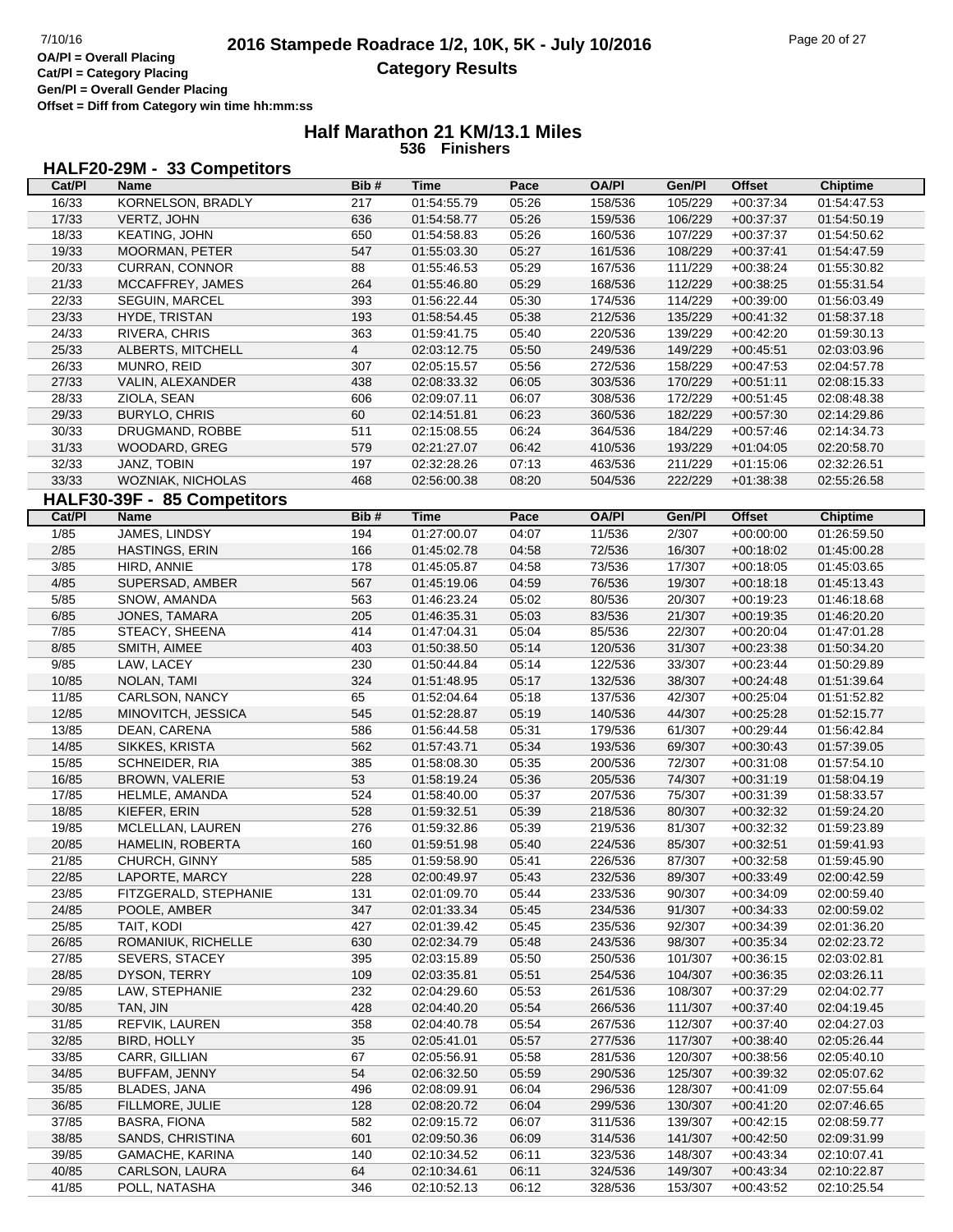**Offset = Diff from Category win time hh:mm:ss**

#### **Half Marathon 21 KM/13.1 Miles 536 Finishers**

## **HALF30-39F - 85 Competitors**

| Cat/Pl | Name                                     | Bib#         | Time        | Pace  | <b>OA/PI</b> | Gen/Pl         | <b>Offset</b> | <b>Chiptime</b> |
|--------|------------------------------------------|--------------|-------------|-------|--------------|----------------|---------------|-----------------|
| 42/85  | SORO, KATHLEEN                           | 564          | 02:11:32.70 | 06:14 | 331/536      | 155/307        | $+00:44:32$   | 02:10:58.71     |
| 43/85  | FERGUSON, MEL                            | 127          | 02:11:53.57 | 06:15 | 339/536      | 162/307        | $+00:44:53$   | 02:11:31.52     |
| 44/85  | DAVIES, STEPHANIE                        | 91           | 02:12:06.25 | 06:15 | 342/536      | 165/307        | $+00:45:06$   | 02:11:38.56     |
| 45/85  | COX, KRIS                                | 84           | 02:12:48.76 | 06:17 | 347/536      | 170/307        | $+00:45:48$   | 02:12:30.09     |
| 46/85  | KING, JENNIFER                           | 212          | 02:13:13.12 | 06:18 | 351/536      | 173/307        | $+00:46:13$   | 02:12:56.51     |
| 47/85  | HOBBS, BRIANNE                           | 181          | 02:14:47.55 | 06:23 | 359/536      | 178/307        | $+00:47:47$   | 02:14:19.18     |
| 48/85  | WETHERELL, DAWNA                         | 554          | 02:15:38.05 | 06:25 | 368/536      | 182/307        | $+00:48:37$   | 02:15:12.78     |
| 49/85  | <b>BARBER, CLAIRE</b>                    | 488          | 02:16:02.63 | 06:26 | 370/536      | 183/307        | $+00:49:02$   | 02:15:35.26     |
| 50/85  | CUNNINGHAM, NICOLE                       | 87           | 02:17:10.70 | 06:30 | 380/536      | 192/307        | $+00:50:10$   | 02:16:59.56     |
| 51/85  | COUTTS, SOFIA                            | 648          | 02:17:32.75 | 06:31 | 381/536      | 193/307        | $+00:50:32$   | 02:17:12.86     |
| 52/85  | KOZEY, LYNDSAY                           | 218          | 02:19:18.41 | 06:36 | 395/536      | 205/307        | $+00:52:18$   | 02:18:48.49     |
| 53/85  | ORIEL, CHRISTINE                         | 335          | 02:20:06.37 | 06:38 | 400/536      | 210/307        | $+00:53:06$   | 02:19:38.60     |
| 54/85  | STANFORD, CATHY                          | 410          | 02:20:37.64 | 06:39 | 403/536      | 213/307        | $+00:53:37$   | 02:20:26.62     |
| 55/85  | WAKEMAN, REBECCA                         | 446          | 02:21:52.03 | 06:43 | 412/536      | 218/307        | $+00:54:51$   | 02:21:36.37     |
| 56/85  |                                          |              |             |       |              |                |               |                 |
|        | MELEKH, GANNA                            | 281          | 02:23:39.77 | 06:48 | 420/536      | 223/307        | $+00:56:39$   | 02:23:08.71     |
| 57/85  | <b>GREER, NIKKI</b>                      | 516          | 02:24:40.57 | 06:51 | 428/536      | 226/307        | $+00:57:40$   | 02:24:22.32     |
| 58/85  | DUCKWORTH, RENEE                         | 105          | 02:25:01.77 | 06:52 | 431/536      | 228/307        | $+00:58:01$   | 02:24:43.32     |
| 59/85  | FAHR, HEATHER                            | 122          | 02:25:44.40 | 06:54 | 433/536      | 230/307        | $+00:58:44$   | 02:25:05.08     |
| 60/85  | FISHER, RILEY                            | 130          | 02:26:07.21 | 06:55 | 435/536      | 231/307        | $+00:59:07$   | 02:25:43.01     |
| 61/85  | JUAN, VALERIE                            | 526          | 02:27:43.53 | 07:00 | 444/536      | 238/307        | $+01:00:43$   | 02:27:22.06     |
| 62/85  | WEBRE, CARA                              | 447          | 02:27:47.36 | 07:00 | 445/536      | 239/307        | $+01:00:47$   | 02:27:41.57     |
| 63/85  | SYLLIBOY, JENNIFER                       | 426          | 02:28:10.09 | 07:01 | 448/536      | 242/307        | $+01:01:10$   | 02:27:45.90     |
| 64/85  | GUTIERREZ, JENNIFER                      | 154          | 02:28:10.18 | 07:01 | 449/536      | 243/307        | $+01:01:10$   | 02:27:41.61     |
| 65/85  | VICIC, BRE                               | 575          | 02:28:14.68 | 07:01 | 450/536      | 244/307        | $+01:01:14$   | 02:27:49.70     |
| 66/85  | GROVES, MEAGHAN                          | 153          | 02:28:15.99 | 07:01 | 451/536      | 245/307        | $+01:01:15$   | 02:28:04.63     |
| 67/85  | PARKER, JENNIFER                         | 599          | 02:30:23.76 | 07:07 | 457/536      | 250/307        | $+01:03:23$   | 02:28:18.07     |
| 68/85  | BAYDA, JANET                             | 25           | 02:30:59.20 | 07:09 | 459/536      | 251/307        | $+01:03:59$   | 02:24:38.59     |
| 69/85  | XU, FANG                                 | 472          | 02:31:53.90 | 07:11 | 461/536      | 252/307        | $+01:04:53$   | 02:31:47.63     |
| 70/85  | ABEL, ALI                                | $\mathbf{1}$ | 02:32:55.05 | 07:14 | 466/536      | 255/307        | $+01:05:54$   | 02:32:18.46     |
| 71/85  | MALIK, SAMREEN                           | 254          | 02:35:47.68 | 07:22 | 471/536      | 258/307        | $+01:08:47$   | 02:35:46.81     |
| 72/85  | HUDEMA, ALYSIA                           | 525          | 02:36:48.62 | 07:25 | 473/536      | 259/307        | $+01:09:48$   | 02:36:38.44     |
| 73/85  | <b>BON, MARGARET</b>                     | 584          | 02:43:01.17 | 07:43 | 479/536      | 262/307        | $+01:16:01$   | 02:36:40.56     |
| 74/85  | YOUNG, SARAH                             | 477          | 02:43:14.99 | 07:44 | 480/536      | 263/307        | $+01:16:14$   | 02:42:42.41     |
| 75/85  | <b>BOECHLER, SARAH</b>                   | 41           | 02:44:43.16 | 07:48 | 483/536      | 265/307        | $+01:17:43$   | 02:44:39.02     |
| 76/85  | DECKER, LINDSAY                          | 94           | 02:45:00.82 | 07:49 | 484/536      | 266/307        | $+01:18:00$   | 02:44:26.11     |
| 77/85  | LARSEN, LINDSEY                          | 229          | 02:48:22.40 | 07:58 | 490/536      | 271/307        | $+01:21:22$   | 02:47:40.95     |
| 78/85  | COLUMPSI, PAULA                          | 78           | 02:48:48.21 | 08:00 | 492/536      | 273/307        | $+01:21:48$   | 02:48:46.78     |
| 79/85  | VIOLICH, DELORIA                         | 443          | 02:52:07.38 | 08:09 | 499/536      | 278/307        | $+01:25:07$   | 02:40:23.77     |
| 80/85  | SCHAFF, LESLIE                           | 381          | 02:53:55.91 | 08:14 | 500/536      | 279/307        | $+01:26:55$   | 02:53:51.12     |
| 81/85  | MILLER, KAREN                            | 288          | 02:56:03.05 | 08:20 | 505/536      | 283/307        | $+01:29:02$   | 02:55:57.65     |
| 82/85  | BRADLEY, KATHRYN                         | 617          | 02:58:47.50 | 08:28 | 507/536      | 285/307        | $+01:31:47$   | 02:58:33.89     |
| 83/85  | RODRIGUEZ, KARLA                         | 369          | 03:02:45.82 | 08:39 | 513/536      | 288/307        | $+01:35:45$   | 03:02:42.42     |
| 84/85  | ALI, SHAZIA                              | 9            | 03:16:10.94 | 09:17 | 521/536      | 295/307        | $+01:49:10$   | 03:16:10.82     |
| 85/85  | WILMS, LINDSAY                           | 456          | 03:22:41.41 | 09:36 | 531/536      | 303/307        | $+01:55:41$   | 03:22:40.40     |
|        | HALF30-39M - 60 Competitors              |              |             |       |              |                |               |                 |
| Cat/PI | <b>Name</b>                              | Bib#         | <b>Time</b> | Pace  | <b>OA/PI</b> | Gen/Pl         | <b>Offset</b> | <b>Chiptime</b> |
| 1/60   | SWANSON, AARON                           | 603          | 01:18:28.01 | 03:43 | 2/536        |                | $+00:00:00$   | 01:18:27.93     |
| 2/60   | ARCHIBEQUE, SEAN                         | 613          | 01:23:00.37 | 03:56 | 5/536        | 2/229<br>5/229 |               | 01:23:00.07     |
|        |                                          |              |             |       |              |                | $+00:04:32$   |                 |
| 3/60   | <b>BARTOS, ALAN</b><br>GALBRAITH, JORDAN | 581          | 01:26:30.27 | 04:05 | 9/536        | 9/229          | $+00:08:02$   | 01:26:30.15     |
| 4/60   |                                          | 656          | 01:29:51.74 | 04:15 | 13/536       | 11/229         | $+00:11:23$   | 01:29:50.70     |
| $5/60$ | HAILE, NEGASH                            | 155          | 01:30:07.12 | 04:16 | 14/536       | 12/229         | $+00:11:39$   | 01:30:04.72     |
| 6/60   | STADEL, MICHAEL                          | 409          | 01:33:14.41 | 04:25 | 26/536       | 23/229         | $+00:14:46$   | 01:33:11.21     |
| 7/60   | MAILLET, MARTIN                          | 253          | 01:33:43.77 | 04:26 | 27/536       | 24/229         | $+00:15:15$   | 01:33:41.76     |
| 8/60   | BAFFA, TONY                              | 15           | 01:34:05.34 | 04:27 | 28/536       | 25/229         | $+00:15:37$   | 01:33:44.71     |
| 9/60   | HINKS, DARREN                            | 590          | 01:34:08.63 | 04:27 | 29/536       | 26/229         | $+00:15:40$   | 01:34:07.45     |
| 10/60  | CLEMO, DAN                               | 73           | 01:34:54.68 | 04:29 | 31/536       | 27/229         | $+00:16:26$   | 01:34:53.14     |
| 11/60  | <b>BENKE, MIKE</b>                       | 31           | 01:35:38.63 | 04:31 | 32/536       | 28/229         | $+00:17:10$   | 01:35:35.79     |
| 12/60  | MAGNAYON, BRYAN                          | 252          | 01:37:59.73 | 04:38 | 41/536       | 34/229         | $+00:19:31$   | 01:37:57.79     |
| 13/60  | <b>WHITTALL, TRISTAN</b>                 | 453          | 01:38:43.70 | 04:40 | 45/536       | 36/229         | $+00:20:15$   | 01:38:37.24     |
| 14/60  | KIELBASINSKI, MATTHEW                    | 211          | 01:38:50.42 | 04:41 | 46/536       | 37/229         | $+00:20:22$   | 01:38:47.19     |
| 15/60  | PARR, CHAD                               | 341          | 01:39:48.65 | 04:43 | 49/536       | 39/229         | $+00:21:20$   | 01:39:47.61     |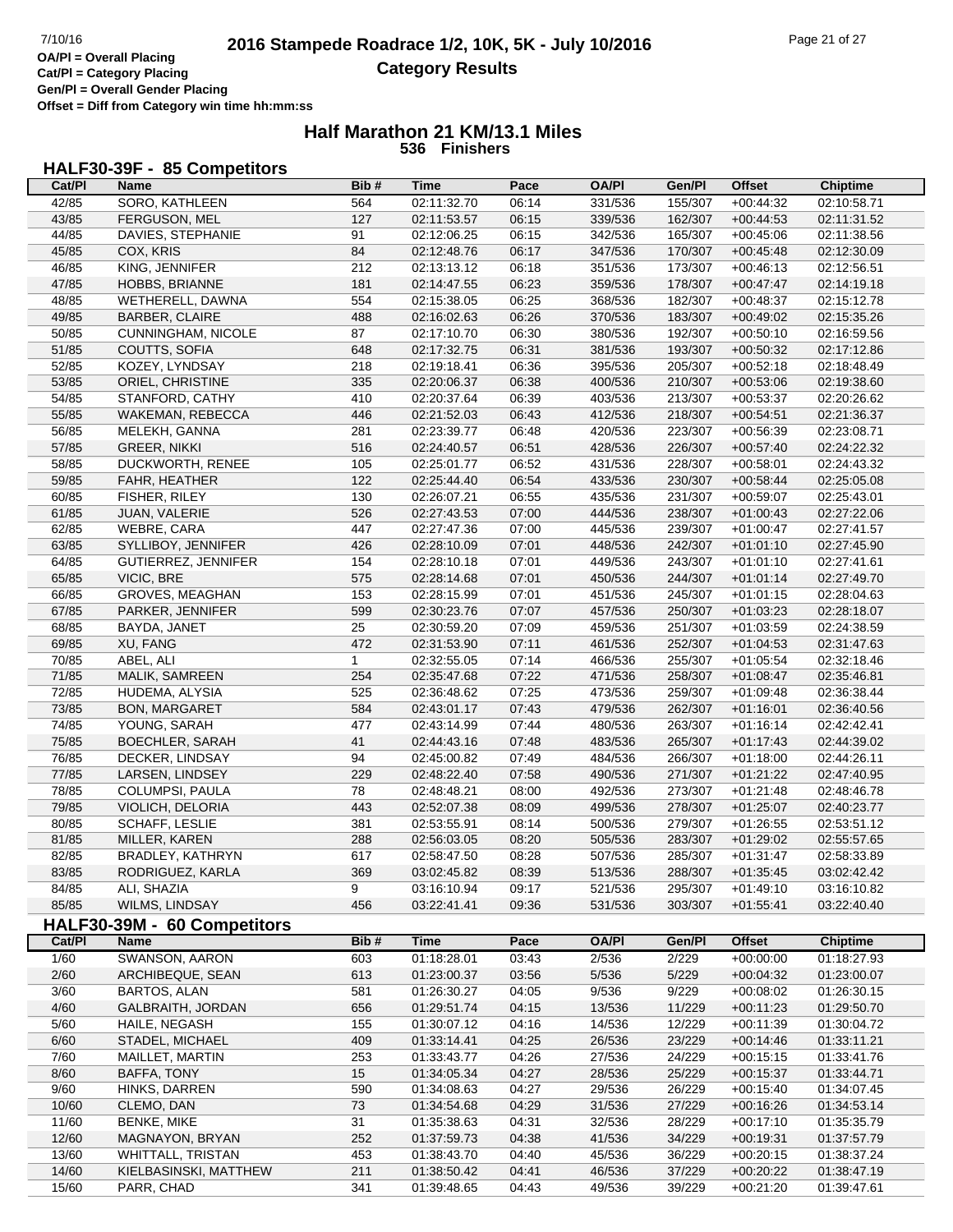**Offset = Diff from Category win time hh:mm:ss**

#### **Half Marathon 21 KM/13.1 Miles 536 Finishers**

# **HALF30-39M - 60 Competitors**

| Cat/PI | Name                        | Bib# | Time        | Pace  | OA/PI        | Gen/Pl  | <b>Offset</b> | <b>Chiptime</b> |
|--------|-----------------------------|------|-------------|-------|--------------|---------|---------------|-----------------|
| 16/60  | WHITE, LANDON               | 452  | 01:42:22.77 | 04:51 | 54/536       | 41/229  | $+00:23:54$   | 01:42:21.35     |
| 17/60  | ZABEL, DARREN               | 580  | 01:42:24.05 | 04:51 | 55/536       | 42/229  | $+00:23:56$   | 01:42:21.56     |
| 18/60  | ZIMMERMAN, GARRETT          | 481  | 01:43:06.27 | 04:53 | 60/536       | 46/229  | $+00:24:38$   | 01:43:05.23     |
| 19/60  | <b>BLASETTI, TYLER</b>      | 583  | 01:44:39.08 | 04:57 | 69/536       | 54/229  | $+00:26:11$   | 01:44:32.27     |
| 20/60  | HARPER, NATHANIAL           | 164  | 01:44:43.13 | 04:57 | 70/536       | 55/229  | $+00:26:15$   | 01:44:36.12     |
| 21/60  | <b>BURGESS, NEAL</b>        | 56   | 01:46:43.91 | 05:03 | 84/536       | 63/229  | $+00:28:15$   | 01:46:42.17     |
| 22/60  | MACCANNELL, DONALD          | 244  | 01:47:17.65 | 05:05 | 86/536       | 64/229  | $+00:28:49$   | 01:47:06.03     |
| 23/60  | SEO, PAUL                   | 394  | 01:47:21.71 | 05:05 | 87/536       | 65/229  | $+00:28:53$   | 01:47:16.53     |
| 24/60  | DANYLUK, MARK               | 90   | 01:48:53.43 | 05:09 | 96/536       | 70/229  | $+00:30:25$   | 01:48:48.69     |
| 25/60  | MEYERS, RYAN                | 593  | 01:48:55.47 | 05:09 | 97/536       | 71/229  | $+00:30:27$   | 01:48:49.43     |
| 26/60  | <b>DUCKWORTH, RYAN</b>      | 106  | 01:49:00.81 | 05:09 | 98/536       | 72/229  | $+00:30:32$   | 01:48:56.65     |
| 27/60  | FEDORONKO, YURA             | 126  | 01:49:14.67 | 05:10 | 105/536      | 78/229  | $+00:30:46$   | 01:49:12.56     |
| 28/60  | KOENIG, TRAFTON             | 529  | 01:49:15.33 | 05:10 | 106/536      | 79/229  | $+00:30:47$   | 01:49:04.31     |
| 29/60  | SUTHERLAND, JAMES           | 423  | 01:49:16.32 | 05:10 | 107/536      | 80/229  | $+00:30:48$   | 01:49:11.02     |
| 30/60  | SCHLAUCH, KEVIN             | 382  | 01:49:26.59 | 05:11 | 109/536      | 82/229  | $+00:30:58$   | 01:49:21.30     |
| 31/60  | O'CALLAGHAN, AIDAN          | 327  | 01:50:05.84 | 05:13 | 113/536      | 85/229  | $+00:31:37$   | 01:49:57.44     |
| 32/60  | MCGILL, TOM                 | 634  | 01:50:36.34 | 05:14 | 119/536      | 89/229  | $+00:32:08$   | 01:50:33.12     |
| 33/60  | MALTBY, MARK                | 255  | 01:51:28.05 | 05:16 | 128/536      | 93/229  | $+00:33:00$   | 01:51:11.44     |
| 34/60  | SPROULE, JARED              | 565  | 01:51:34.01 | 05:17 | 129/536      | 94/229  | $+00:33:06$   | 01:51:14.69     |
| 35/60  | CAULFIELD, THOMAS           | 69   | 01:53:24.72 | 05:22 | 148/536      | 98/229  | $+00:34:56$   | 01:53:18.17     |
| 36/60  | O'GRADY, PAUL               | 328  | 01:54:05.30 | 05:24 | 152/536      | 100/229 | $+00:35:37$   | 01:53:52.10     |
| 37/60  | NISHIDA, MASAYUKI           | 629  | 01:54:36.06 | 05:25 | 156/536      | 103/229 | $+00:36:08$   | 01:54:25.70     |
| 38/60  | <b>BERLINGER, BEN</b>       | 491  | 01:55:09.24 | 05:27 | 162/536      | 109/229 | $+00:36:41$   | 01:54:47.40     |
| 39/60  | WILMS, RANDY                | 457  | 01:55:47.25 | 05:29 | 169/536      | 113/229 | $+00:37:19$   | 01:55:39.45     |
| 40/60  | DAY, JAMES                  | 509  | 01:57:29.36 | 05:34 | 190/536      | 123/229 | $+00:39:01$   | 01:57:09.98     |
|        |                             |      |             |       |              |         |               |                 |
| 41/60  | NARANG, PRETUM              | 312  | 01:57:57.24 | 05:35 | 194/536      | 125/229 | $+00:39:29$   | 01:57:41.13     |
| 42/60  | WILLISKO, MICHAEL           | 455  | 02:04:22.82 | 05:53 | 258/536      | 153/229 | $+00:45:54$   | 02:04:18.43     |
| 43/60  | MASSINA, SEAN               | 262  | 02:05:19.68 | 05:56 | 274/536      | 159/229 | $+00:46:51$   | 02:05:07.66     |
| 44/60  | JOHNSON, CAMERON            | 198  | 02:05:58.71 | 05:58 | 283/536      | 163/229 | $+00:47:30$   | 02:05:49.74     |
| 45/60  | VIMY, AARON                 | 631  | 02:07:27.36 | 06:02 | 295/536      | 168/229 | $+00:48:59$   | 02:06:58.79     |
| 46/60  | LALLA, ROBERT               | 534  | 02:09:54.76 | 06:09 | 317/536      | 174/229 | $+00:51:26$   | 02:09:12.06     |
| 47/60  | WOODCOCK, BEN               | 465  | 02:11:45.49 | 06:14 | 335/536      | 177/229 | $+00:53:17$   | 02:11:42.26     |
| 48/60  | BALASUNDARAM, ELAYARAJA     | 486  | 02:13:27.50 | 06:19 | 352/536      | 179/229 | $+00:54:59$   | 02:13:08.50     |
| 49/60  | <b>BLACK, KENNETH</b>       | 36   | 02:16:35.79 | 06:28 | 373/536      | 188/229 | $+00:58:07$   | 02:16:12.38     |
| 50/60  | OTUECHERE, VICTOR           | 597  | 02:22:03.78 | 06:43 | 415/536      | 196/229 | $+01:03:35$   | 02:21:30.20     |
| 51/60  | KLITZKE, KEVIN              | 215  | 02:24:24.61 | 06:50 | 426/536      | 201/229 | $+01:05:56$   | 02:23:52.75     |
| 52/60  | YOUNGBERG, BRENDAN          | 478  | 02:27:11.37 | 06:58 | 440/536      | 205/229 | $+01:08:43$   | 02:26:52.25     |
| 53/60  | PORRAS, RAPHAEL             | 655  | 02:30:39.69 | 07:08 | 458/536      | 208/229 | $+01:12:11$   | 02:30:19.16     |
| 54/60  | LAW, RYAN                   | 231  | 02:31:54.03 | 07:11 | 462/536      | 210/229 | $+01:13:26$   | 02:31:47.87     |
| 55/60  | HUSZAR, TYLER               | 191  | 02:33:14.63 | 07:15 | 467/536      | 212/229 | $+01:14:46$   | 02:33:01.15     |
| 56/60  | MARTINEAU, LEE              | 260  | 02:34:21.71 | 07:18 | 470/536      | 213/229 | $+01:15:53$   | 02:33:59.54     |
| 57/60  | <b>BORLAND, MIKE</b>        | 44   | 02:37:20.93 | 07:27 | 474/536      | 215/229 | $+01:18:52$   | 02:36:58.02     |
| 58/60  | O CONNELL, MICK             | 326  | 02:37:37.92 | 07:28 | 475/536      | 216/229 | $+01:19:09$   | 02:37:28.19     |
| 59/60  | <b>VIOLICH, FRANCISCO</b>   | 444  | 02:52:04.35 | 08:09 | 498/536      | 221/229 | $+01:33:36$   | 02:40:20.74     |
| 60/60  | TOOMBS, JASON               | 571  | 03:05:41.83 | 08:48 | 514/536      | 226/229 | $+01:47:13$   | 03:05:28.85     |
|        | HALF40-49F - 75 Competitors |      |             |       |              |         |               |                 |
| Cat/PI | <b>Name</b>                 | Bib# | <b>Time</b> | Pace  | <b>OA/PI</b> | Gen/Pl  | <b>Offset</b> | <b>Chiptime</b> |
| 1/75   | <b>BIRD, CLAIRE</b>         | 494  | 01:37:48.54 | 04:38 | 40/536       | 7/307   | $+00:00:00$   | 01:37:46.70     |
| 2/75   | DEAKIN, LISA                | 638  | 01:40:46.67 | 04:46 | 50/536       | 11/307  | $+00:02:58$   | 01:40:41.60     |
| $3/75$ | KOLBER, RACHEL              | 530  | 01:41:16.26 | 04:47 | 52/536       | 12/307  | $+00:03:27$   | 01:41:15.81     |
| 4/75   | FAH, CATHERINE              | 121  | 01:42:24.72 | 04:51 | 57/536       | 14/307  | $+00:04:36$   | 01:42:22.08     |
| $5/75$ | HETT, REBECCA               | 622  | 01:48:42.81 | 05:09 | 95/536       | 26/307  | $+00:10:54$   | 01:48:37.35     |
| 6/75   | NEILL, JACQUELINE           | 314  | 01:52:30.04 | 05:19 | 141/536      | 45/307  | $+00:14:41$   | 01:52:24.21     |
| $7/75$ | DESROCHES, BEVERLY          | 98   | 01:53:08.66 | 05:21 | 144/536      | 48/307  | $+00:15:20$   | 01:53:01.13     |
| 8/75   | JOST, OLIVIA                | 206  | 01:53:29.26 | 05:22 | 149/536      | 51/307  | $+00:15:40$   | 01:53:22.06     |
| 9/75   | <b>FARRELL, CHRISTINE</b>   | 514  | 01:54:00.51 | 05:24 | 151/536      | 52/307  | $+00:16:11$   | 01:53:53.61     |
| 10/75  | COOZE, MICHELLE             | 612  | 01:55:22.29 | 05:28 | 163/536      | 54/307  | $+00:17:33$   | 01:55:12.20     |
| 11/75  | PAGE, STACEY                | 339  | 01:55:30.49 | 05:28 | 165/536      | 55/307  | $+00:17:41$   | 01:55:20.03     |
| 12/75  | COLEMAN, CYNTHIA            | 75   | 01:56:51.17 | 05:32 | 181/536      | 63/307  | $+00:19:02$   | 01:56:35.22     |
| 13/75  | FREUND, JENNIFER            | 135  | 01:57:42.87 | 05:34 | 192/536      | 68/307  | $+00:19:54$   | 01:57:40.37     |
| 14/75  | <b>BEATTY, DENISE</b>       | 28   | 01:58:44.96 | 05:37 | 209/536      | 76/307  | $+00:20:56$   | 01:58:37.15     |
|        |                             |      |             |       |              |         |               |                 |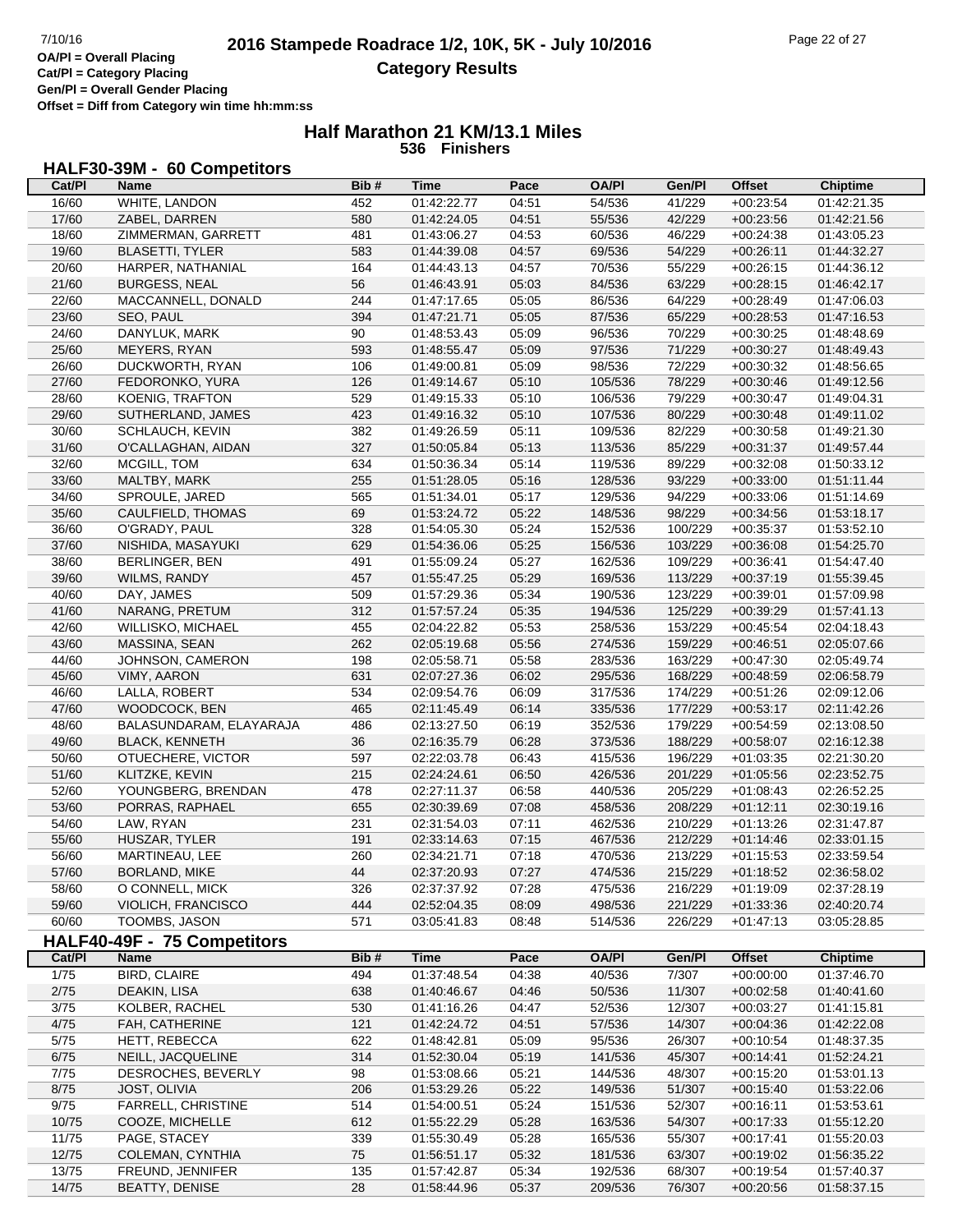**Offset = Diff from Category win time hh:mm:ss**

#### **Half Marathon 21 KM/13.1 Miles 536 Finishers**

# **HALF40-49F - 75 Competitors**

| Cat/PI | Name                            | Bib#           | Time        | Pace  | <b>OA/PI</b> | Gen/Pl  | <b>Offset</b> | <b>Chiptime</b> |
|--------|---------------------------------|----------------|-------------|-------|--------------|---------|---------------|-----------------|
| 15/75  | <b>BURNSTAD, JOLENE</b>         | 618            | 01:59:42.00 | 05:40 | 221/536      | 82/307  | $+00:21:53$   | 01:59:30.46     |
| 16/75  | MCINNES, BRENDA                 | 269            | 01:59:44.39 | 05:40 | 222/536      | 83/307  | $+00:21:55$   | 01:59:34.99     |
| 17/75  | HARTMAN, JO-ANN                 | 522            | 01:59:49.74 | 05:40 | 223/536      | 84/307  | $+00:22:01$   | 01:59:39.78     |
| 18/75  | HALL, DEBORAH                   | 157            | 02:00:11.12 | 05:41 | 228/536      | 88/307  | $+00:22:22$   | 01:59:50.78     |
| 19/75  | THERRIEN, MOLLY                 | 431            | 02:02:10.08 | 05:47 | 238/536      | 94/307  | $+00:24:21$   | 02:02:01.70     |
|        |                                 |                |             |       |              |         |               |                 |
| 20/75  | LEDENE, LANA                    | 535            | 02:02:11.71 | 05:47 | 239/536      | 95/307  | $+00:24:23$   | 02:02:00.17     |
| 21/75  | KELLETT, TRACY                  | 209            | 02:02:28.64 | 05:48 | 242/536      | 97/307  | $+00:24:40$   | 02:02:10.19     |
| 22/75  | HARDY, KATHERINE                | 163            | 02:04:28.44 | 05:53 | 259/536      | 106/307 | $+00:26:39$   | 02:04:14.86     |
| 23/75  | LYLE, DIANNE                    | 243            | 02:04:29.30 | 05:53 | 260/536      | 107/307 | $+00:26:40$   | 02:04:09.53     |
| 24/75  | <b>BALDO, NATALIE</b>           | 614            | 02:04:30.94 | 05:54 | 262/536      | 109/307 | $+00:26:42$   | 02:04:02.59     |
| 25/75  | COOPER, JANATE                  | 79             | 02:06:14.32 | 05:58 | 285/536      | 121/307 | $+00:28:25$   | 02:06:08.87     |
| 26/75  | JOHNSON, PERVEEN                | 201            | 02:06:19.39 | 05:59 | 286/536      | 122/307 | $+00:28:30$   | 02:06:06.13     |
| 27/75  | MACKINNON, BOBBIE               | 246            | 02:06:24.71 | 05:59 | 287/536      | 123/307 | $+00:28:36$   | 02:06:06.92     |
| 28/75  | NAGY, NICOLE                    | 311            | 02:09:10.36 | 06:07 | 309/536      | 137/307 | $+00:31:21$   | 02:08:47.07     |
| 29/75  | KILFOIL, KARA                   | 11             | 02:09:51.52 | 06:09 | 315/536      | 142/307 | $+00:32:02$   | 02:09:29.47     |
| 30/75  | HAGLUND, JACINTA                | 517            | 02:10:39.19 | 06:11 | 325/536      | 150/307 | $+00:32:50$   | 02:10:30.28     |
| 31/75  | KWON, YOUNG-MI                  | 223            | 02:10:46.73 | 06:11 | 326/536      | 151/307 | $+00:32:58$   | 02:10:30.78     |
| 32/75  | VAN HAM, MEGAN                  | 440            | 02:11:34.16 | 06:14 | 332/536      | 156/307 | $+00:33:45$   | 02:11:08.79     |
| 33/75  | ROBINSON, RACHEL                | 365            | 02:11:34.22 | 06:14 | 333/536      | 157/307 | $+00:33:45$   | 02:11:08.47     |
| 34/75  | <b>WICKTOR NEUMEIST, KELSEY</b> | 577            | 02:11:51.96 | 06:14 | 337/536      | 160/307 | $+00:34:03$   | 02:11:37.60     |
| 35/75  |                                 | 296            |             |       |              | 172/307 |               |                 |
|        | MORRISH, ALICIA                 |                | 02:12:50.65 | 06:17 | 349/536      |         | $+00:35:02$   | 02:12:23.28     |
| 36/75  | GEE, KAREN                      | 144            | 02:13:35.27 | 06:19 | 353/536      | 174/307 | $+00:35:46$   | 02:13:35.27     |
| 37/75  | COTE MCKENNA, RACHEL            | 504            | 02:16:31.28 | 06:28 | 372/536      | 185/307 | $+00:38:42$   | 02:16:09.15     |
| 38/75  | FIR, TANYA                      | 129            | 02:16:36.63 | 06:28 | 374/536      | 186/307 | $+00:38:48$   | 02:16:03.84     |
| 39/75  | ALDRIDGE, LINDA                 | $\overline{7}$ | 02:16:41.46 | 06:28 | 375/536      | 187/307 | $+00:38:52$   | 02:16:11.52     |
| 40/75  | MCDUFFIE, NICOLA                | 643            | 02:16:52.51 | 06:29 | 377/536      | 189/307 | $+00:39:03$   | 02:16:25.88     |
| 41/75  | DUKELOW, JANICE                 | 107            | 02:16:52.85 | 06:29 | 378/536      | 190/307 | $+00:39:04$   | 02:16:42.17     |
| 42/75  | MEAD, THERESA                   | 280            | 02:17:39.74 | 06:31 | 383/536      | 195/307 | $+00:39:51$   | 02:17:15.68     |
| 43/75  | NEMECEK, ANDREA                 | 316            | 02:17:39.89 | 06:31 | 384/536      | 196/307 | $+00:39:51$   | 02:17:15.82     |
| 44/75  | MONTGOMERY, LISA                | 293            | 02:17:56.53 | 06:32 | 387/536      | 199/307 | $+00:40:07$   | 02:17:27.29     |
| 45/75  | HINSE, MONIQUE                  | 177            | 02:18:05.01 | 06:32 | 389/536      | 201/307 | $+00:40:16$   | 02:17:42.26     |
| 46/75  | BAY, ALANNA                     | 23             | 02:18:15.76 | 06:33 | 390/536      | 202/307 | $+00:40:27$   | 02:18:02.86     |
| 47/75  | REABURN, TARA                   | 357            | 02:19:05.31 | 06:35 | 393/536      | 203/307 | $+00:41:16$   | 02:18:30.27     |
| 48/75  | SIQUEIRA, ANDREA                | 400            | 02:19:18.18 | 06:36 | 394/536      | 204/307 | $+00:41:29$   | 02:18:48.34     |
| 49/75  | FAYYAZ, SARAH                   | 515            | 02:19:55.09 | 06:37 | 399/536      | 209/307 | $+00:42:06$   | 02:19:34.99     |
| 50/75  | HUSZAR, LEANNA                  | 190            | 02:20:42.04 | 06:40 | 404/536      | 214/307 | $+00:42:53$   | 02:20:29.04     |
|        | ROBSON, SHELLEY                 | 368            |             |       |              |         |               | 02:21:33.20     |
| 51/75  |                                 |                | 02:21:53.47 | 06:43 | 413/536      | 219/307 | $+00.44.04$   |                 |
| 52/75  | BOND, VIVIAN                    | 497            | 02:23:10.53 | 06:47 | 419/536      | 222/307 | $+00:45:21$   | 02:22:40.24     |
| 53/75  | ROSS, ROXANNE                   | 645            | 02:24:02.19 | 06:49 | 424/536      | 225/307 | $+00:46:13$   | 02:23:33.16     |
| 54/75  | KOVACS, DEBBIE                  | 532            | 02:26:14.04 | 06:55 | 436/536      | 232/307 | $+00:48:25$   | 02:26:09.05     |
| 55/75  | AGUUILOR, ISABEL                | 657            | 02:26:20.36 | 06:56 | 438/536      | 234/307 | $+00.48.31$   | 02:26:20.36     |
| 56/75  | ELLIOTT, SHANNON                | 587            | 02:26:41.18 | 06:57 | 439/536      | 235/307 | $+00.48.52$   | 02:26:38.64     |
| 57/75  | SCHOFIELD, JO-ANNE              | 387            | 02:27:11.41 | 06:58 | 441/536      | 236/307 | $+00:49:22$   | 02:27:07.96     |
| 58/75  | RAVENHILL, LEANNE               | 355            | 02:27:56.59 | 07:00 | 447/536      | 241/307 | $+00:50:08$   | 02:27:21.50     |
| 59/75  | KUAMOTO, LUCIANA                | 219            | 02:29:10.87 | 07:04 | 452/536      | 246/307 | $+00:51:22$   | 02:28:38.47     |
| 60/75  | LOCKYER, REBECCA                | 240            | 02:29:14.16 | 07:04 | 453/536      | 247/307 | $+00:51:25$   | 02:28:44.02     |
| 61/75  | MCNEIL, RHONDA                  | 278            | 02:29:49.47 | 07:06 | 455/536      | 249/307 | $+00:52:00$   | 02:29:14.83     |
| 62/75  | NELSON, JENNIFER                | 549            | 02:34:07.22 | 07:18 | 468/536      | 256/307 | $+00:56:18$   | 02:33:33.90     |
| 63/75  | BERNIER, DALIA                  | 492            | 02:34:07.45 | 07:18 | 469/536      | 257/307 | $+00:56:18$   | 02:33:34.13     |
| 64/75  | MARSHALL, ANA PAULA             | 258            | 02:45:41.81 | 07:51 | 486/536      | 268/307 | $+01:07:53$   | 02:45:09.49     |
| 65/75  | CHISHOLM, MICHELLE              | 71             | 02:48:22.55 | 07:58 | 491/536      | 272/307 | $+01:10:34$   | 02:47:40.23     |
| 66/75  | MACKIE, MICHELLE                |                | 02:50:04.57 | 08:03 | 495/536      | 275/307 |               | 02:49:58.96     |
| 67/75  | GARSTAD, TINA                   | 641<br>142     | 02:50:15.56 | 08:04 |              | 276/307 | $+01:12:16$   | 02:49:40.02     |
|        |                                 |                |             |       | 496/536      |         | $+01:12:27$   |                 |
| 68/75  | <b>WILLIAMS, KAREN</b>          | 578            | 02:51:34.91 | 08:07 | 497/536      | 277/307 | $+01:13:46$   | 02:51:32.08     |
| 69/75  | ZIOBROWSKI, CINDY               | 483            | 02:55:06.82 | 08:17 | 501/536      | 280/307 | $+01:17:18$   | 02:55:01.22     |
| 70/75  | MULROONEY, DARYLE               | 304            | 02:55:46.80 | 08:19 | 503/536      | 282/307 | $+01:17:58$   | 02:55:22.28     |
| 71/75  | OYSTRECK, TERESA                | 598            | 03:12:28.86 | 09:07 | 516/536      | 290/307 | $+01:34:40$   | 03:12:19.97     |
| 72/75  | SMITH, CHRISTY                  | 404            | 03:13:40.84 | 09:10 | 518/536      | 292/307 | $+01:35:52$   | 03:13:33.07     |
| 73/75  | <b>WILSON, MICHELLE</b>         | 459            | 03:16:19.71 | 09:18 | 523/536      | 296/307 | $+01:38:31$   | 03:16:18.04     |
| 74/75  | SKILNICK-MIERAU, TAMMY          | 401            | 03:20:38.37 | 09:30 | 526/536      | 299/307 | $+01:42:49$   | 03:20:26.07     |
| 75/75  | HIRSCHE, JULIE                  | 179            | 03:20:38.69 | 09:30 | 529/536      | 302/307 | $+01:42:50$   | 03:20:25.70     |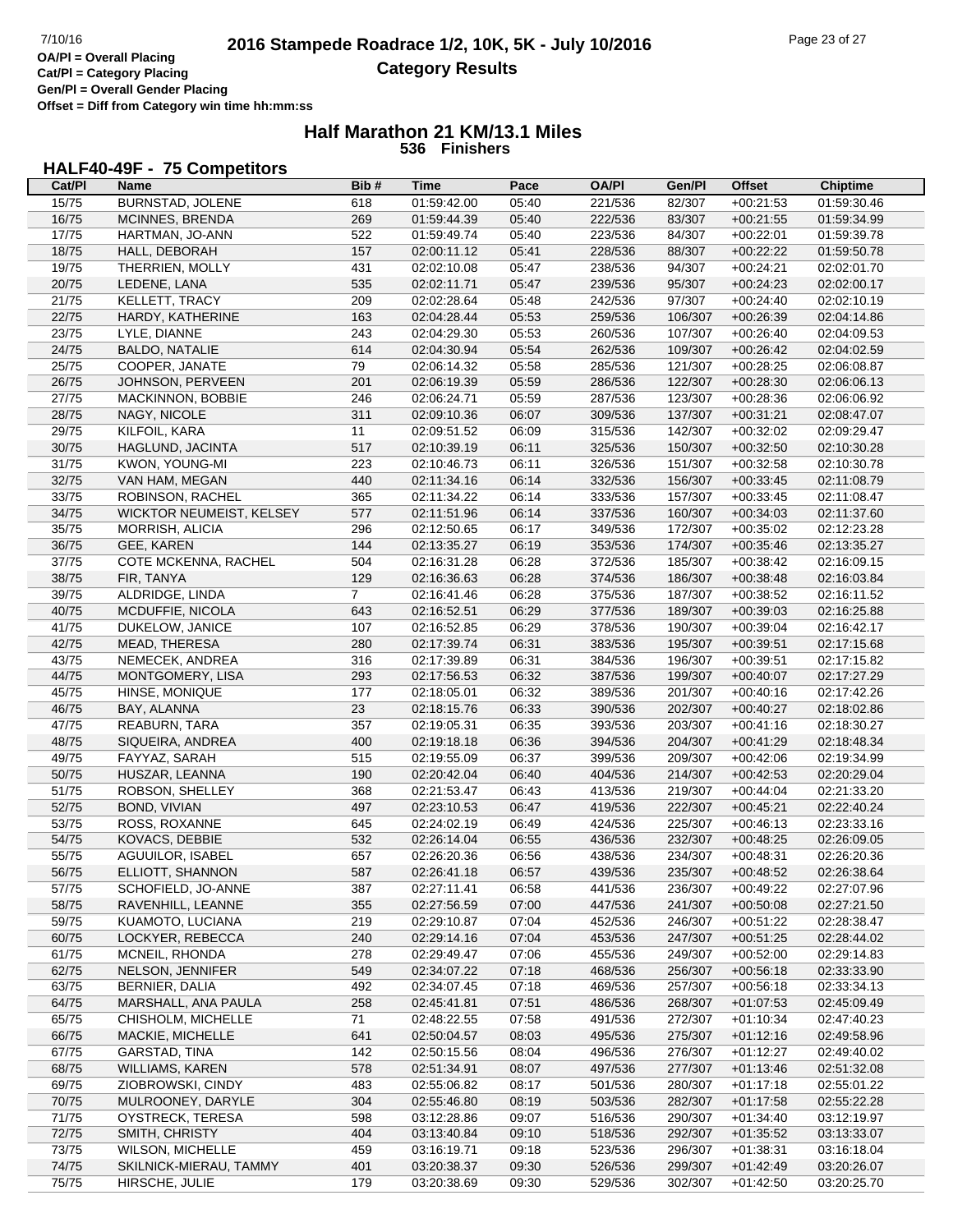**Offset = Diff from Category win time hh:mm:ss**

#### **Half Marathon 21 KM/13.1 Miles 536 Finishers**

#### **HALF40-49M - 50 Competitors**

| Cat/PI         | Name                        | Bib#       | Time        | Pace  | <b>OA/PI</b> | Gen/Pl  | <b>Offset</b> | <b>Chiptime</b> |
|----------------|-----------------------------|------------|-------------|-------|--------------|---------|---------------|-----------------|
| 1/50           | SAUNDERS, STEVE             | 379        | 01:25:49.28 | 04:04 | 8/536        | 8/229   | $+00:00:00$   | 01:25:48.04     |
| 2/50           | WELDON, OWEN                | 449        | 01:28:33.75 | 04:11 | 12/536       | 10/229  | $+00:02:44$   | 01:28:32.21     |
| 3/50           | BIRD, JOHN                  | 495        | 01:30:09.70 | 04:16 | 16/536       | 13/229  | $+00:04:20$   | 01:30:08.22     |
| 4/50           | <b>GRAY, NEIL</b>           | 151        | 01:30:16.89 | 04:16 | 17/536       | 14/229  | $+00:04:27$   | 01:30:16.44     |
| 5/50           | DANN, CHRIS                 | 507        | 01:31:34.81 | 04:20 | 22/536       | 19/229  | $+00:05:45$   | 01:31:31.19     |
| 6/50           | DYMENT, GEOFFREY            | 108        | 01:32:09.60 | 04:22 | 23/536       | 20/229  | $+00:06:20$   | 01:32:07.29     |
| 7/50           | WILSON, PAUL                | 460        | 01:32:17.19 | 04:22 | 24/536       | 21/229  | $+00:06:27$   | 01:32:17.19     |
| 8/50           | SCHINDEL, KEITH             | 559        | 01:36:16.97 | 04:33 | 36/536       | 30/229  | $+00:10:27$   | 01:36:09.44     |
| 9/50           | SMITH, MICHAEL              | 405        | 01:36:20.04 | 04:33 | 37/536       | 31/229  | $+00:10:30$   | 01:36:16.54     |
| 10/50          | MACKIE, PAT                 | 539        | 01:42:24.49 | 04:51 | 56/536       | 43/229  | $+00:16:35$   | 01:42:13.47     |
| 11/50          | STRANSKY, JEFF              | 419        | 01:44:10.25 | 04:56 | 63/536       | 48/229  | $+00:18:20$   | 01:44:06.54     |
| 12/50          | STRANSKY, JOHN              | 420        | 01:44:10.36 | 04:56 | 64/536       | 49/229  | $+00:18:21$   | 01:44:06.38     |
|                |                             |            |             | 04:57 |              |         |               |                 |
| 13/50          | CORNELSSEN, WAYNE           | 502<br>213 | 01:44:28.45 |       | 67/536       | 52/229  | $+00:18:39$   | 01:44:21.90     |
| 14/50          | KING, MARTIN                |            | 01:45:05.95 | 04:58 | 74/536       | 57/229  | $+00:19:16$   | 01:44:59.71     |
| 15/50          | <b>HANLON, PATRICK</b>      | 589        | 01:45:57.96 | 05:01 | 79/536       | 60/229  | $+00:20:08$   | 01:45:54.92     |
| 16/50          | BAO, DAVID                  | 487        | 01:47:46.43 | 05:06 | 89/536       | 66/229  | $+00:21:57$   | 01:47:43.39     |
| 17/50          | COCHRAN, COLIN              | 74         | 01:49:13.61 | 05:10 | 103/536      | 76/229  | $+00:23:24$   | 01:49:10.30     |
| 18/50          | LEE, ALAN                   | 536        | 01:49:20.91 | 05:10 | 108/536      | 81/229  | $+00:23:31$   | 01:48:59.94     |
| 19/50          | HARRIS, ALEX                | 521        | 01:50:27.33 | 05:14 | 118/536      | 88/229  | $+00:24:38$   | 01:50:19.64     |
| 20/50          | PEAKE, ROB                  | 551        | 01:52:07.13 | 05:18 | 138/536      | 96/229  | $+00:26:17$   | 01:51:59.75     |
| 21/50          | SMITH, BRAD                 | 602        | 01:56:25.15 | 05:31 | 175/536      | 115/229 | $+00:30:35$   | 01:56:15.68     |
| 22/50          | JANSEN, RICHARD             | 195        | 01:56:25.62 | 05:31 | 176/536      | 116/229 | $+00:30:36$   | 01:56:12.86     |
| 23/50          | LUYANDO, GERARDO            | 538        | 01:56:39.07 | 05:31 | 177/536      | 117/229 | $+00:30:49$   | 01:56:21.42     |
| 24/50          | <b>BAAR, CLIFF</b>          | 14         | 01:57:24.57 | 05:33 | 185/536      | 121/229 | $+00:31:35$   | 01:57:14.87     |
| 25/50          | YANG, DONG HUN              | 473        | 01:57:37.07 | 05:34 | 191/536      | 124/229 | $+00:31:47$   | 01:57:16.89     |
| 26/50          | YOUNG, GRANT                | 474        | 01:58:04.33 | 05:35 | 196/536      | 126/229 | $+00:32:15$   | 01:57:50.15     |
| 27/50          | NEWLAND, MATT               | 318        | 01:58:08.30 | 05:35 | 201/536      | 129/229 | $+00:32:19$   | 01:58:02.84     |
| 28/50          | DEGRAFF, TREVOR             | 95         | 01:58:18.28 | 05:36 | 203/536      | 131/229 | $+00:32:29$   | 01:57:57.67     |
| 29/50          | LAMBERT, MARK               | 626        | 01:58:57.78 | 05:38 | 214/536      | 136/229 | $+00:33:08$   | 01:58:57.78     |
| 30/50          | MCKENNA, PHILIP             | 542        | 01:59:16.72 | 05:39 | 217/536      | 138/229 | $+00:33:27$   | 01:58:54.67     |
| 31/50          | <b>WELLS, JASON</b>         | 450        | 02:00:15.88 | 05:41 | 229/536      | 141/229 | $+00:34:26$   | 01:59:50.90     |
| 32/50          | STATHAM, KERRY              | 412        | 02:00:39.15 | 05:43 | 231/536      | 143/229 | $+00:34:49$   | 02:00:22.34     |
| 33/50          | ARDAKANI, OMID              | 12         | 02:02:37.63 | 05:48 | 245/536      | 146/229 | $+00:36:48$   | 02:02:16.85     |
| 34/50          | KMET, JASON                 | 216        | 02:04:35.40 | 05:54 | 265/536      | 155/229 | $+00:38:46$   | 02:04:19.37     |
| 35/50          | <b>BANKS, PETER</b>         | 19         | 02:04:53.40 | 05:55 | 270/536      | 157/229 | $+00:39:04$   | 02:04:40.20     |
| 36/50          | MUNDY, GARY                 | 306        | 02:05:57.05 | 05:58 | 282/536      | 162/229 | $+00:40:07$   | 02:05:40.55     |
| 37/50          | MALTSEV, MICHAEL            | 256        | 02:06:06.64 | 05:58 | 284/536      | 164/229 | $+00:40:17$   | 02:06:04.62     |
| 38/50          | RUSH, BEN                   | 556        | 02:07:09.05 | 06:01 | 293/536      | 166/229 | $+00:41:19$   | 02:06:47.90     |
| 39/50          | KAWAISHI, HIROSHI           | 207        | 02:07:23.09 | 06:02 | 294/536      | 167/229 | $+00:41:33$   | 02:07:07.28     |
| 40/50          | MACPHERSON, ANDREW          | 250        | 02:08:50.13 | 06:06 | 306/536      | 171/229 | $+00:43:00$   | 02:08:26.66     |
| 41/50          | SCHULTZ, RYAN               | 389        | 02:09:49.96 | 06:09 | 313/536      | 173/229 | $+00:44:00$   | 02:09:28.50     |
| 42/50          | MORRISH, IAIN               | 297        | 02:12:50.93 | 06:17 | 350/536      | 178/229 | $+00.47.01$   | 02:12:23.82     |
| 43/50          | ALLAN, SCOTT                | 10         | 02:14:21.00 | 06:22 | 357/536      | 181/229 | $+00:48:31$   | 02:13:51.44     |
| 44/50          | BAY, RON                    | 24         | 02:18:15.77 | 06:33 | 391/536      | 189/229 | $+00:52:26$   | 02:18:02.66     |
| 45/50          | FREELAND, MARK              | 133        | 02:18:42.37 | 06:34 | 392/536      | 190/229 | $+00:52:53$   | 02:18:15.55     |
| 46/50          | PODADOR, TOBY               | 635        | 02:22:58.31 | 06:46 | 417/536      | 197/229 | $+00:57:09$   | 02:22:44.83     |
| 47/50          | LAMBERTS, JASON             | 225        | 02:23:54.98 | 06:49 | 422/536      | 199/229 | $+00:58:05$   | 02:23:26.53     |
| 48/50          | SCOTT, DANIEL               | 646        | 02:26:03.92 | 06:55 | 434/536      | 204/229 | $+01:00:14$   | 02:25:44.10     |
| 49/50          | YOUNG, RYAN                 | 476        | 02:43:15.49 | 07:44 | 481/536      | 218/229 | $+01:17:26$   | 02:42:43.17     |
| 50/50          | MIERAU, CAM                 | 284        | 03:20:38.95 | 09:30 | 530/536      | 228/229 | $+01:54:49$   | 03:20:26.69     |
|                | HALF50-59F - 38 Competitors |            |             |       |              |         |               |                 |
| Cat/PI         | Name                        | Bib#       | <b>Time</b> | Pace  | <b>OA/PI</b> | Gen/PI  | <b>Offset</b> | <b>Chiptime</b> |
| 1/38           | BENSON, ELIZABETH           | 489        | 01:48:20.99 | 05:08 | 93/536       | 24/307  | $+00:00:00$   | 01:48:15.99     |
| 2/38           | HATHERLY, HOPE              | 167        | 01:52:48.81 | 05:20 | 143/536      | 47/307  | $+00:04:27$   | 01:52:44.07     |
| $\frac{3}{38}$ | HAMILTON, KELLE             | 621        | 01:55:57.44 | 05:29 | 170/536      | 57/307  | $+00:07:36$   | 01:55:47.26     |
| 4/38           | <b>EVENS, SHARON</b>        | 119        | 01:56:59.63 | 05:32 | 183/536      | 64/307  | $+00:08:38$   | 01:56:42.76     |
|                |                             |            |             |       |              |         |               |                 |
| 5/38<br>6/38   | MOORE, BETTY                | 595        | 02:02:24.24 | 05:48 | 241/536      | 96/307  | $+00:14:03$   | 02:02:08.01     |
|                | <b>BURNS, DEBRA</b>         | 58         | 02:04:21.96 | 05:53 | 256/536      | 105/307 | $+00:16:00$   | 02:04:02.64     |
| 7/38           | OMAN, SANDY                 | 333        | 02:04:51.25 | 05:55 | 269/536      | 113/307 | $+00:16:30$   | 02:04:30.90     |
| 8/38           | KUYPER, SOPHIA              | 222        | 02:06:45.71 | 06:00 | 292/536      | 127/307 | $+00:18:24$   | 02:06:32.95     |
| 9/38           | SIGOUIN, TERRY-LYNN         | 398        | 02:08:35.20 | 06:05 | 304/536      | 134/307 | $+00:20:14$   | 02:08:18.97     |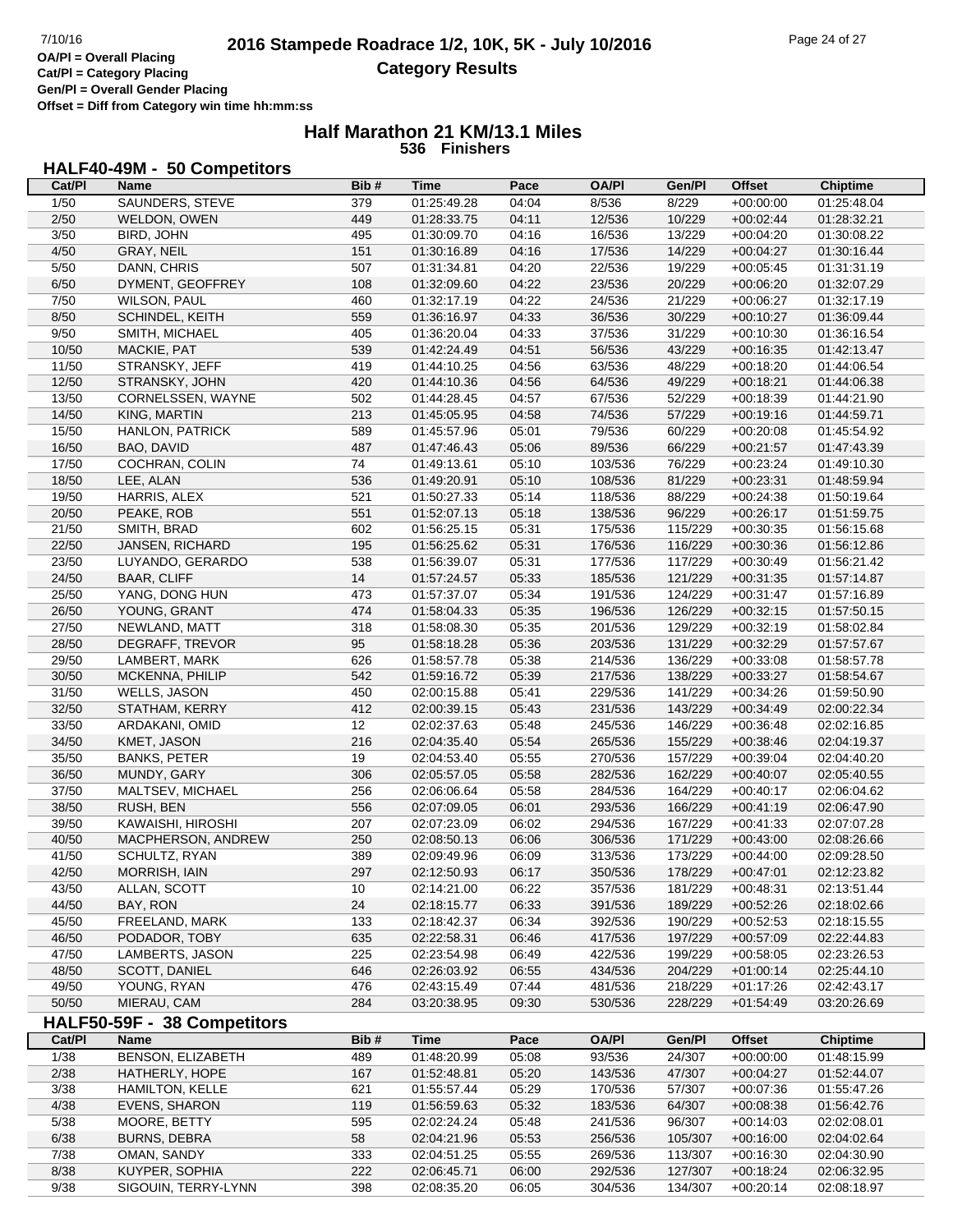**Offset = Diff from Category win time hh:mm:ss**

#### **Half Marathon 21 KM/13.1 Miles 536 Finishers**

# **HALF50-59F - 38 Competitors**

| Cat/PI         | Name                         | Bib#       | Time                       | Pace           | <b>OA/PI</b>       | Gen/Pl             | <b>Offset</b>              | <b>Chiptime</b>            |
|----------------|------------------------------|------------|----------------------------|----------------|--------------------|--------------------|----------------------------|----------------------------|
| 10/38          | HUTCHINSON, LAURIE           | 591        | 02:08:46.23                | 06:06          | 305/536            | 135/307            | $+00:20:25$                | 02:08:36.05                |
| 11/38          | ZEMP, ARLENE                 | 480        | 02:09:54.46                | 06:09          | 316/536            | 143/307            | $+00:21:33$                | 02:09:42.40                |
| 12/38          | DIFRANCESCO, LISA            | 101        | 02:12:19.12                | 06:16          | 343/536            | 166/307            | $+00:23:58$                | 02:11:57.56                |
| 13/38          | NICHOLS, LEAH                | 320        | 02:14:23.24                | 06:22          | 358/536            | 177/307            | $+00:26:02$                | 02:14:09.66                |
| 14/38          | CARLISLE, LAURA              | 63         | 02:14:57.78                | 06:23          | 361/536            | 179/307            | $+00:26:36$                | 02:14:46.62                |
| 15/38          | BAKER, THERESA               | 17         | 02:14:57.85                | 06:23          | 362/536            | 180/307            | $+00:26:36$                | 02:14:45.64                |
| 16/38          | SANTOS, ANATALIA             | 378        | 02:16:04.65                | 06:26          | 371/536            | 184/307            | $+00:27:43$                | 02:15:41.24                |
| 17/38          | HARASYM, PATRICIA            | 607        | 02:16:48.88                | 06:29          | 376/536            | 188/307            | $+00:28:27$                | 02:16:25.84                |
| 18/38          | MONTEIRO, CHARMAINE          | 292        | 02:19:28.93                | 06:36          | 397/536            | 207/307            | $+00:31:07$                | 02:18:54.10                |
| 19/38          | AUSTERMAN, CORRINE           | 13         | 02:20:07.37                | 06:38          | 401/536            | 211/307            | $+00:31:46$                | 02:19:46.22                |
| 20/38          | STAFFORD, KAREN              | 647        | 02:20:16.99                | 06:38          | 402/536            | 212/307            | $+00:31:56$                | 02:19:50.07                |
|                |                              |            |                            |                |                    |                    |                            |                            |
| 21/38          | DONSKY, MICHELE              | 103        | 02:21:09.44                | 06:41          | 406/536            | 216/307            | $+00:32:48$                | 02:20:42.15                |
| 22/38          | HAND, DANA                   | 518        | 02:22:06.05                | 06:44          | 416/536            | 220/307            | $+00:33:45$                | 02:21:39.42                |
| 23/38          | HO, LAI CHING                | 180        | 02:26:16.87                | 06:55          | 437/536            | 233/307            | $+00:37:55$                | 02:25:45.03                |
| 24/38          | COLLINS, MARIA               | 77         | 02:27:55.81                | 07:00          | 446/536            | 240/307            | $+00:39:34$                | 02:27:19.17                |
| 25/38          | HARKER, HEATHER              | 520        | 02:29:38.92                | 07:05          | 454/536            | 248/307            | $+00:41:17$                | 02:29:04.16                |
| 26/38          | LEE, TERRY                   | 235        | 02:45:23.40                | 07:50          | 485/536            | 267/307            | $+00:57:02$                | 02:45:14.69                |
| 27/38          | HOPWOOD-JONES, DEBBIE        | 185        | 02:45:42.59                | 07:51          | 487/536            | 269/307            | $+00:57:21$                | 02:45:00.43                |
| 28/38          | VARGAS-LENNARD, ELVIRA       | 573        | 02:46:23.68                | 07:53          | 488/536            | 270/307            | $+00:58:02$                | 02:45:50.56                |
| 29/38          | WOZNIAK, MAGDA               | 467        | 02:59:01.10                | 08:29          | 508/536            | 286/307            | $+01:10:40$                | 02:58:28.53                |
| 30/38          | STEEL, CARMELLE              | 416        | 03:01:48.34                | 08:36          | 511/536            | 287/307            | $+01:13:27$                | 03:01:40.34                |
| 31/38          | HEWITT, KAREN                | 171        | 03:07:05.63                | 08:52          | 515/536            | 289/307            | $+01:18:44$                | 03:06:48.64                |
| 32/38          | HAJDU, MARIA LUIZA           | 156        | 03:13:24.82                | 09:09          | 517/536            | 291/307            | $+01:25:03$                | 03:13:24.82                |
| 33/38          | KOSIK, WILMA                 | 531        | 03:13:58.60                | 09:11          | 519/536            | 293/307            | $+01:25:37$                | 03:13:48.08                |
| 34/38          | YOUNG, LILLY                 | 475        | 03:16:09.04                | 09:17          | 520/536            | 294/307            | $+01:27:48$                | 03:15:27.60                |
| 35/38          | TALMAN, NICOLA               | 570        | 03:19:39.77                | 09:27          | 524/536            | 297/307            | $+01:31:18$                | 03:19:39.10                |
| 36/38          | <b>BOWEN, MAGGIE</b>         | 616        | 03:20:38.51                | 09:30          | 527/536            | 300/307            | $+01:32:17$                | 03:20:25.47                |
| 37/38          | WISENER, CAROLYNN            | 462        | 03:20:38.69                | 09:30          | 528/536            | 301/307            | $+01:32:17$                | 03:20:25.28                |
| 38/38          | COLLINS, ANDREA              | 76         | 03:32:51.86                | 10:05          | 533/536            | 305/307            | $+01:44:30$                | 03:32:42.51                |
|                | HALF50-59M - 57 Competitors  |            |                            |                |                    |                    |                            |                            |
|                |                              |            |                            |                |                    |                    |                            |                            |
|                |                              |            |                            |                |                    |                    |                            |                            |
| Cat/PI         | <b>Name</b>                  | Bib#       | <b>Time</b>                | Pace           | <b>OA/PI</b>       | Gen/Pl             | <b>Offset</b>              | <b>Chiptime</b>            |
| 1/57           | MCNUTT, TODD                 | 279        | 01:30:32.10                | 04:17          | 18/536             | 15/229             | $+00:00:00$                | 01:30:31.92                |
| $2/57$         | <b>BARR, MICHAEL</b>         | 22         | 01:31:11.34                | 04:19          | 20/536             | 17/229             | $+00:00:39$                | 01:31:09.13                |
| 3/57           | SHUTTLEWORTH, WAYNE          | 397        | 01:31:17.33                | 04:19          | 21/536             | 18/229             | $+00:00:45$                | 01:31:14.89                |
| 4/57           | LEE, MORLEY                  | 234        | 01:33:05.49                | 04:24          | 25/536             | 22/229             | $+00:02:33$                | 01:33:04.45                |
| $5/57$         | JOHNSON, KEN                 | 200        | 01:37:23.02                | 04:36          | 39/536             | 33/229             | $+00:06:50$                | 01:37:21.98                |
| 6/57           | GREGGS, JON                  | 152        | 01:38:13.02                | 04:39          | 42/536             | 35/229             | $+00:07:40$                | 01:38:03.90                |
| 7/57           | PHIPPS, STEVEN               | 343        | 01:39:19.41                | 04:42          | 47/536             | 38/229             | $+00:08:47$                | 01:39:00.17                |
| 8/57           | ALBINATI, KEITH              | 5          | 01:41:09.84                | 04:47          | 51/536             | 40/229             | $+00:10:37$                | 01:41:07.34                |
| 9/57           | CRANSTONE, DAVID             | 505        | 01:42:31.48                | 04:51          | 58/536             | 44/229             | $+00:11:59$                | 01:42:28.84                |
| 10/57          | BEN-HARHARA, ADEL            | 615        | 01:43:47.79                | 04:55          | 61/536             | 47/229             | $+00:13:15$                | 01:43:45.67                |
| 11/57          | MCKAY, RAYMOND               | 273        | 01:44:18.83                | 04:56          | 65/536             | 50/229             | $+00:13:46$                | 01:44:17.21                |
| 12/57          | MIDDLETON, REID              | 283        | 01:44:46.55                | 04:57          | 71/536             | 56/229             | $+00:14:14$                | 01:44:42.46                |
| 13/57          | <b>RENNER, KURT</b>          | 360        | 01:49:05.86                | 05:10          | 99/536             | 73/229             | $+00:18:33$                | 01:48:57.86                |
| 14/57          | STEACY, GENE                 | 413        | 01:49:11.08                | 05:10          | 101/536            | 75/229             | $+00:18:38$                | 01:49:03.34                |
| 15/57          | <b>MCINNIS, GERARD</b>       | 271        | 01:49:45.91                | 05:12          | 110/536            | 83/229             | $+00:19:13$                | 01:49:31.64                |
| 16/57          | MCINNES, JOHN                | 270        | 01:49:50.52                | 05:12          | 111/536            | 84/229             | $+00:19:18$                | 01:49:41.55                |
|                | TWEED, DARRELL               | 435        | 01:50:12.34                | 05:13          |                    | 86/229             | $+00:19:40$                | 01:50:06.18                |
| 17/57          | OVEREND, BILL                |            | 01:51:10.02                |                | 114/536            |                    |                            |                            |
| 18/57          |                              | 336        |                            | 05:16          | 125/536            | 91/229             | $+00:20:37$                | 01:50:58.10                |
| 19/57          | OWEL, THEO                   | 337        | 01:51:13.00                | 05:16          | 127/536            | 92/229             | $+00:20:40$                | 01:51:09.50                |
| 20/57          | <b>BANTLE, GARY</b>          | 20         | 01:53:32.76                | 05:22          | 150/536            | 99/229             | $+00:23:00$                | 01:53:13.18                |
| 21/57          | VENNE, DARCY                 | 574        | 01:54:09.29                | 05:24          | 153/536            | 101/229            | $+00:23:37$                | 01:54:03.36                |
| 22/57          | <b>BANHAM, MARK</b>          | 18         | 01:54:27.51                | 05:25          | 154/536            | 102/229            | $+00:23:55$                | 01:54:19.42                |
| 23/57          | CORMIER, RANDY               | 81         | 01:55:26.70                | 05:28          | 164/536            | 110/229            | $+00:24:54$                | 01:55:25.08                |
| 24/57          | YUEN, WALTER                 | 479        | 01:56:58.20                | 05:32          | 182/536            | 119/229            | $+00:26:26$                | 01:56:49.32                |
| 25/57          | TOT, NANDOR                  | 653        | 01:57:16.86                | 05:33          | 184/536            | 120/229            | $+00:26:44$                | 01:57:13.44                |
| 26/57          | WILSON, CAM                  | 458        | 01:58:06.66                | 05:35          | 198/536            | 128/229            | $+00:27:34$                | 01:57:39.74                |
| 27/57          | MOYNIHAN, PAUL               | 299        | 01:58:17.18                | 05:36          | 202/536            | 130/229            | $+00:27:45$                | 01:58:05.74                |
| 28/57          | SILVESTER, DAVE              | 399        | 01:58:28.31                | 05:36          | 206/536            | 132/229            | $+00:27:56$                | 01:58:11.98                |
| 29/57<br>30/57 | MCARTHUR, SCOTT<br>PISO, CAL | 263<br>553 | 01:58:44.60<br>01:58:52.26 | 05:37<br>05:38 | 208/536<br>210/536 | 133/229<br>134/229 | $+00:28:12$<br>$+00:28:20$ | 01:58:36.61<br>01:58:35.65 |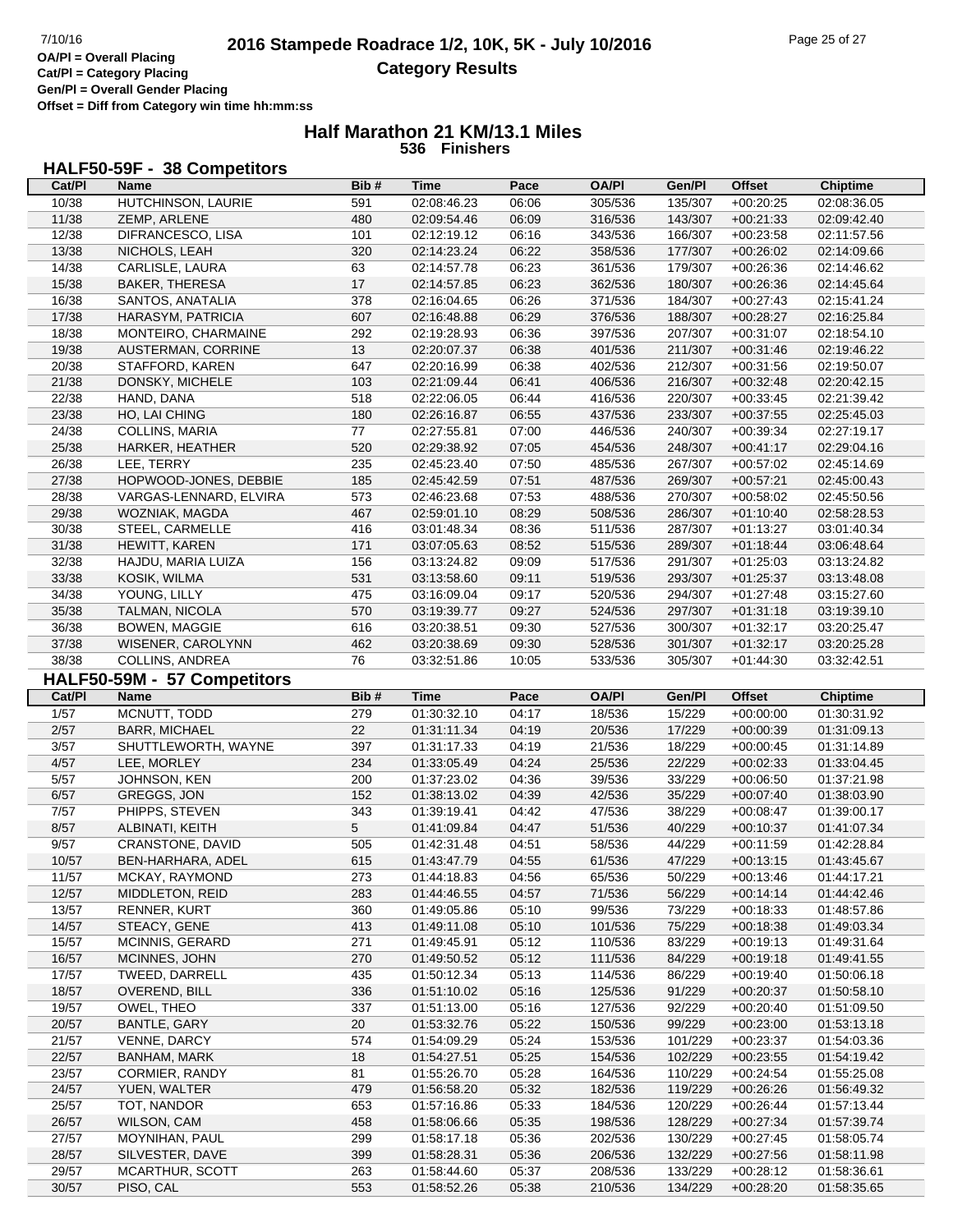**Offset = Diff from Category win time hh:mm:ss**

#### **Half Marathon 21 KM/13.1 Miles 536 Finishers**

## **HALF50-59M - 57 Competitors**

|                | Name                             | Bib#       | Time                       | Pace           | <b>OA/PI</b>       | Gen/Pl             | <b>Offset</b>              | <b>Chiptime</b>            |
|----------------|----------------------------------|------------|----------------------------|----------------|--------------------|--------------------|----------------------------|----------------------------|
| 31/57          | MIGLIARESE, ANGELO               | 285        | 01:59:01.78                | 05:38          | 215/536            | 137/229            | $+00:28:29$                | 01:58:40.11                |
| 32/57          | <b>BLACK, KENT</b>               | 37         | 02:00:05.01                | 05:41          | 227/536            | 140/229            | $+00:29:32$                | 01:59:50.31                |
| 33/57          | HARASYM, MICHAEL                 | 519        | 02:00:37.26                | 05:42          | 230/536            | 142/229            | $+00:30:05$                | 02:00:07.70                |
| 34/57          | LALONDE, BRIAN                   | 592        | 02:01:51.77                | 05:46          | 237/536            | 144/229            | $+00:31:19$                | 02:01:28.24                |
| 35/57          | MOORE, RANDY                     | 596        | 02:02:23.70                | 05:48          | 240/536            | 145/229            | $+00:31:51$                | 02:02:06.43                |
|                |                                  |            |                            |                |                    |                    |                            |                            |
| 36/57          | MARCIANO, URI                    | 633        | 02:03:03.38                | 05:49          | 247/536            | 147/229            | $+00:32:31$                | 02:03:03.30                |
| 37/57          | LUMLEY, BILL                     | 242        | 02:03:04.44                | 05:49          | 248/536            | 148/229            | $+00:32:32$                | 02:02:41.59                |
| 38/57          | OBRIEN, DAVID                    | 329        | 02:03:34.29                | 05:51          | 253/536            | 150/229            | $+00:33:02$                | 02:03:18.78                |
| 39/57          | MILBURY, DAWSON                  | 286        | 02:04:11.24                | 05:53          | 255/536            | 151/229            | $+00:33:39$                | 02:03:44.53                |
| 40/57          | <b>BURNS, WALLY</b>              | 59         | 02:04:22.18                | 05:53          | 257/536            | 152/229            | $+00:33:50$                | 02:04:02.98                |
| 41/57          | SWITFT, MIKE                     | 568        | 02:04:35.16                | 05:54          | 264/536            | 154/229            | $+00:34:03$                | 02:04:28.15                |
| 42/57          | MULVIHILL, TERRY                 | 305        | 02:04:50.93                | 05:55          | 268/536            | 156/229            | $+00:34:18$                | 02:04:26.55                |
| 43/57          | VAN DER ZEE, RICHARD             | 439        | 02:05:41.22                | 05:57          | 278/536            | 161/229            | $+00:35:09$                | 02:05:17.83                |
| 44/57          | MACKINNON, BRUCE                 | 247        | 02:06:24.79                | 05:59          | 288/536            | 165/229            | $+00:35:52$                | 02:06:06.33                |
| 45/57          | <b>BENSON, TRENT</b>             | 32         | 02:08:12.79                | 06:04          | 297/536            | 169/229            | $+00:37:40$                | 02:07:37.37                |
| 46/57          | JOHNSTON, PAUL                   | 203        | 02:10:10.69                | 06:10          | 318/536            | 175/229            | $+00:39:38$                | 02:09:55.52                |
| 47/57          | MIESZKALSKI, TED                 | 594        | 02:13:49.50                | 06:20          | 355/536            | 180/229            | $+00:43:17$                | 02:13:23.49                |
| 48/57          | <b>MOORMAN, MATT</b>             | 546        | 02:15:00.99                | 06:23          | 363/536            | 183/229            | $+00:44:28$                | 02:14:45.88                |
| 49/57          | SCOTT, STEWART                   | 391        | 02:15:50.44                | 06:26          | 369/536            | 187/229            | $+00:45:18$                | 02:15:22.35                |
|                |                                  |            |                            |                |                    |                    |                            |                            |
| 50/57          | EDVARDSSON, PETUR                | 110        | 02:21:14.72                | 06:41          | 408/536            | 192/229            | $+00:50:42$                | 02:20:45.97                |
| 51/57          | ROBSON, PAT                      | 367        | 02:21:54.22                | 06:43          | 414/536            | 195/229            | $+00:51:22$                | 02:21:33.81                |
| 52/57          | MCDONALD, JOHN                   | 268        | 02:23:49.04                | 06:48          | 421/536            | 198/229            | $+00:53:16$                | 02:23:11.22                |
| 53/57          | MCGUIRE, PADDY                   | 541        | 02:24:40.19                | 06:51          | 427/536            | 202/229            | $+00:54:08$                | 02:24:15.14                |
| 54/57          | FREEMAN, GAVIN                   | 134        | 02:24:59.82                | 06:52          | 430/536            | 203/229            | $+00:54:27$                | 02:24:25.87                |
| 55/57          | MACDONALD, JOSEPH                | 245        | 02:36:28.91                | 07:24          | 472/536            | 214/229            | $+01:05:56$                | 02:36:27.73                |
| 56/57          | OGDEN, DONALD                    | 330        | 02:48:01.82                | 07:57          | 489/536            | 219/229            | $+01:17:29$                | 02:47:58.02                |
| 57/57          | BRANDWAGT, JOHN                  | 49         | 03:01:58.36                | 08:37          | 512/536            | 225/229            | $+01:31:26$                | 03:01:52.19                |
|                | HALF60-69F - 10 Competitors      |            |                            |                |                    |                    |                            |                            |
| Cat/PI         | <b>Name</b>                      | Bib#       | <b>Time</b>                | Pace           | <b>OA/PI</b>       | Gen/Pl             | <b>Offset</b>              | <b>Chiptime</b>            |
|                |                                  |            |                            |                |                    |                    |                            |                            |
| $\frac{1}{10}$ | HOLTOM, DEBORAH                  | 183        | 01:49:50.71                | 05:12          | 112/536            | 28/307             | $+00:00:00$                | 01:49:44.39                |
| 2/10           | QUAPP, DOREEN                    | 351        | 01:51:46.36                | 05:17          | 131/536            | 37/307             | $+00:01:55$                | 01:51:41.98                |
|                | JOHNSON, CONNIE                  | 199        | 01:53:08.86                | 05:21          | 145/536            | 49/307             | $+00:03:18$                | 01:53:04.76                |
| 3/10           |                                  |            |                            |                |                    |                    |                            |                            |
| 4/10           | SUKOVIEFF, DONNA                 | 421        | 02:11:39.43                | 06:14          | 334/536            | 158/307            | $+00:21:48$                | 02:11:21.18                |
| 5/10           | PETCH, SUSAN                     | 644        | 02:14:11.22                | 06:21          | 356/536            | 176/307            | $+00:24:20$                | 02:14:00.28                |
| 6/10           | <b>GERLACH, KARIN</b>            | 146        | 02:17:37.36                | 06:31          | 382/536            | 194/307            | $+00:27:46$                | 02:17:21.03                |
| 7/10           | HANTZSCH, PATRICIA               | 162        | 02:19:22.89                | 06:36          | 396/536            | 206/307            | $+00:29:32$                | 02:19:07.63                |
| 8/10           | HILLESTAD, TERRI                 | 175        | 02:27:20.53                | 06:58          | 443/536            | 237/307            | $+00:37:29$                | 02:27:03.42                |
| 9/10           | <b>HIGGINS, SHARON</b>           | 172        | 02:42:00.39                | 07:40          | 477/536            | 261/307            | $+00:52:09$                | 02:41:59.50                |
| 10/10          | CARLSON, SANDY                   | 66         | 03:32:50.81                | 10:05          | 532/536            | 304/307            | $+01:43:00$                | 03:32:41.09                |
|                |                                  |            |                            |                |                    |                    |                            |                            |
|                | HALF60-69M - 24 Competitors      |            |                            |                |                    |                    |                            |                            |
| Cat/Pl         | <b>Name</b>                      | Bib#       | <b>Time</b>                | Pace           | <b>OA/PI</b>       | Gen/Pl             | <b>Offset</b>              | <b>Chiptime</b>            |
| 1/24           | SHARP, NEIL                      | 561        | 01:36:45.20                | 04:35          | 38/536             | 32/229             | $+00:00:00$                | 01:36:44.75                |
| 2/24           | KUYPER, MAURI                    | 221        | 01:44:27.13                | 04:57          | 66/536             | 51/229             | $+00:07:41$                | 01:44:15.01                |
| 3/24           | SOMERS, LIAM                     | 408        | 01:45:33.93                | 05:00          | 77/536             | 58/229             | $+00.08:48$                | 01:45:19.66                |
| 4/24           | MASKELL, DAVE                    | 261        | 01:46:24.32                | 05:02          | 81/536             | 61/229             | $+00:09:39$                | 01:46:19.82                |
| 5/24           | WISNOSKI, TIM                    | 463        | 01:47:54.82                | 05:06          | 90/536             | 67/229             | $+00:11:09$                | 01:47:47.73                |
| 6/24           | MCLEAN, DOUG                     | 275        | 01:47:57.94                | 05:07          | 91/536             | 68/229             | $+00:11:12$                | 01:47:53.92                |
| 7/24           | PLANA, ROY                       | 345        | 01:49:13.69                | 05:10          | 104/536            | 77/229             | $+00:12:28$                | 01:49:05.48                |
| 8/24           | TIEH, SENG                       | 432        | 01:50:49.30                | 05:15          | 123/536            | 90/229             | $+00:14:04$                | 01:50:34.52                |
| 9/24           | HRYNUIK, DALE                    | 186        | 01:51:59.19                | 05:18          | 134/536            | 95/229             | $+00:15:13$                | 01:51:52.95                |
| 10/24          | HANNAH, KEITH                    | 161        | 01:56:42.59                | 05:31          | 178/536            | 118/229            | $+00:19:57$                | 01:56:29.83                |
| 11/24          | ZNAK, MIKE                       | 484        | 01:57:28.70                | 05:34          | 188/536            | 122/229            | $+00:20:43$                | 01:57:14.43                |
|                |                                  |            |                            |                |                    |                    |                            |                            |
| 12/24          | HUFF, GORDON                     | 189        | 01:58:04.91                | 05:35          | 197/536            | 127/229            | $+00:21:19$                | 01:57:50.61                |
| 13/24          | SKOLNEY, GLENN                   | 402        | 02:10:55.92                | 06:12          | 330/536            | 176/229            | $+00:34:10$                | 02:10:35.17                |
| 14/24          | SURTEES, JEFF                    | 422        | 02:15:20.77                | 06:24          | 366/536            | 185/229            | $+00:38:35$                | 02:15:06.50                |
| 15/24          | <b>WOZNIAK, CHRIS</b>            | 466        | 02:15:26.77                | 06:25          | 367/536            | 186/229            | $+00:38:41$                | 02:15:11.89                |
| 16/24          | DAVIS, LAURENCE                  | 508        | 02:21:09.50                | 06:41          | 407/536            | 191/229            | $+00:44:24$                | 02:20:42.39                |
| 17/24          | LEE, DENNIS                      | 233        | 02:21:28.95                | 06:42          | 411/536            | 194/229            | $+00:44:43$                | 02:20:57.58                |
| 18/24<br>19/24 | LAFFERTY, ROGER<br>WAKOLUK, JOHN | 624<br>576 | 02:24:13.50<br>02:30:22.57 | 06:50<br>07:07 | 425/536<br>456/536 | 200/229<br>207/229 | $+00:47:28$<br>$+00:53:37$ | 02:24:09.06<br>02:28:16.38 |